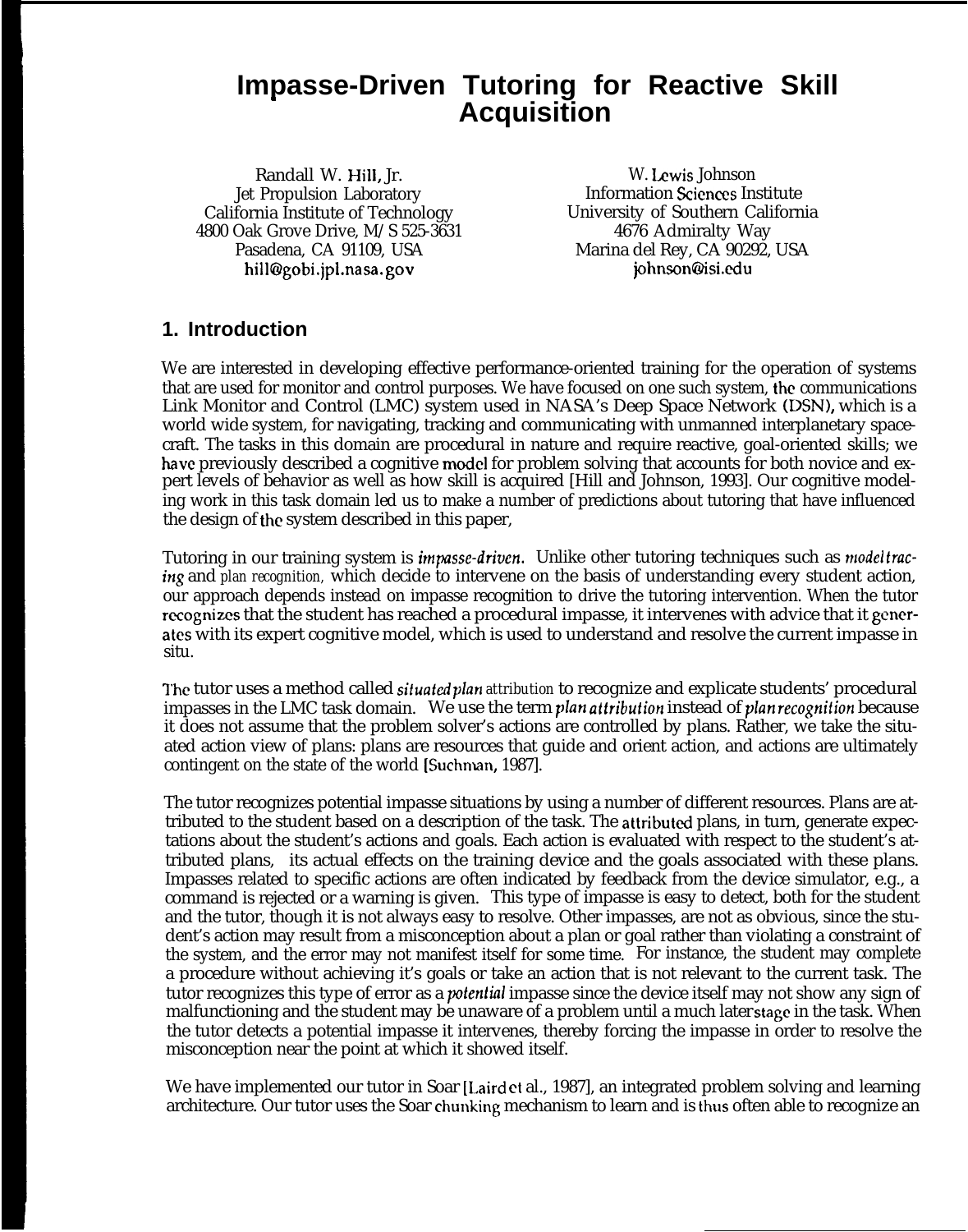impasse and its resolution in the task context without searching through a set of problem spaces to rederive a solution.

## 2. **Task Domain: Monitor and Control Systems**

Monitor and control systems are ubiquitous in our increasingly automated society: power plants, factories, environmental control systems and operations centers all use computers to control other machines and to monitor their status and health. Typically only a portion of the work to be done in the problem domain is automated by the monitor and control system, leaving tasks requiring judgment and specialized knowledge to a human Operator. <sup>1</sup>In this paper we describe an approach to training Operators that has been developed for tasks in one such domain, namely, the communications Link Monitor and Control (LMC) system used in NASA's Deep Space Network.

The DSN is a worldwide system for navigating, tracking and communicating with all of NASA's unmanned interplanetary spacecraft. As the name suggests, the LMC system is used by operations personnel to monitor and control a DSN communications link during an interaction with a spacecraft. A cornmunications link is formed by assigning a collection of equipment to an LMC system for a particular mission; the link typically includes a large antenna dish (34 or 70 meters in diameter), its electromechanical controllers and subsystems, a receiver/exciter, a digital spectral processor (DSP), a precision power digital tone extractor (DTE), and numerous other devices.



**Figure 1 The VLBI task with a representative set of plans and operators**

The tasks performed by LMC Operators involve configuring and calibrating the communications link, testing the configuration for coherency, acquiring data from the spacecraft and playing back the data to the network operations control center. Each mission consists of a number of other similar tasks, and the way to perform each task is described by a procedure<sup>2</sup>manual, which provides the Operator with command sequences for each of the various subsystems. Figure 1 shows a portion of the task hierarchy for a VLB13 mission. Note that the figure shows three basic levels in the hierarchy: mission, plan, and command. What Figure 1 does not convey is that the order in which the plans and commands are executed is not completely specified; though some partial orderings exist among plans and commands, there is a lot of room for variability from one mission to the next (or from the way one Operator performs the tasks to the next.)

To accomplish a VLBI mission, the Operator performs the plans that are shown in Figure 1: Configure-DSP, Coherence-Test, and so on. The Configure-DSP plan has operators<sup>4</sup> to load the mission-specific pre-

<sup>1</sup> The term Operator will be used two different ways in this paper. To disambiguate its Usage, we capitalize Operator when referring to a human being, and we use lower case to refer to a Soar *operator*.

*<sup>2</sup>* Henceforth we refer to these written procedures as plans.

<sup>&</sup>lt;sup>3</sup>VLBI stands for Very Long Baseline Interferometry.

<sup>4</sup> An operator with a small . . . denotes a function that is selected and applied to a state to get a result. This is in keeping with the Soar notion of an operator [Laird *et* al., 1987].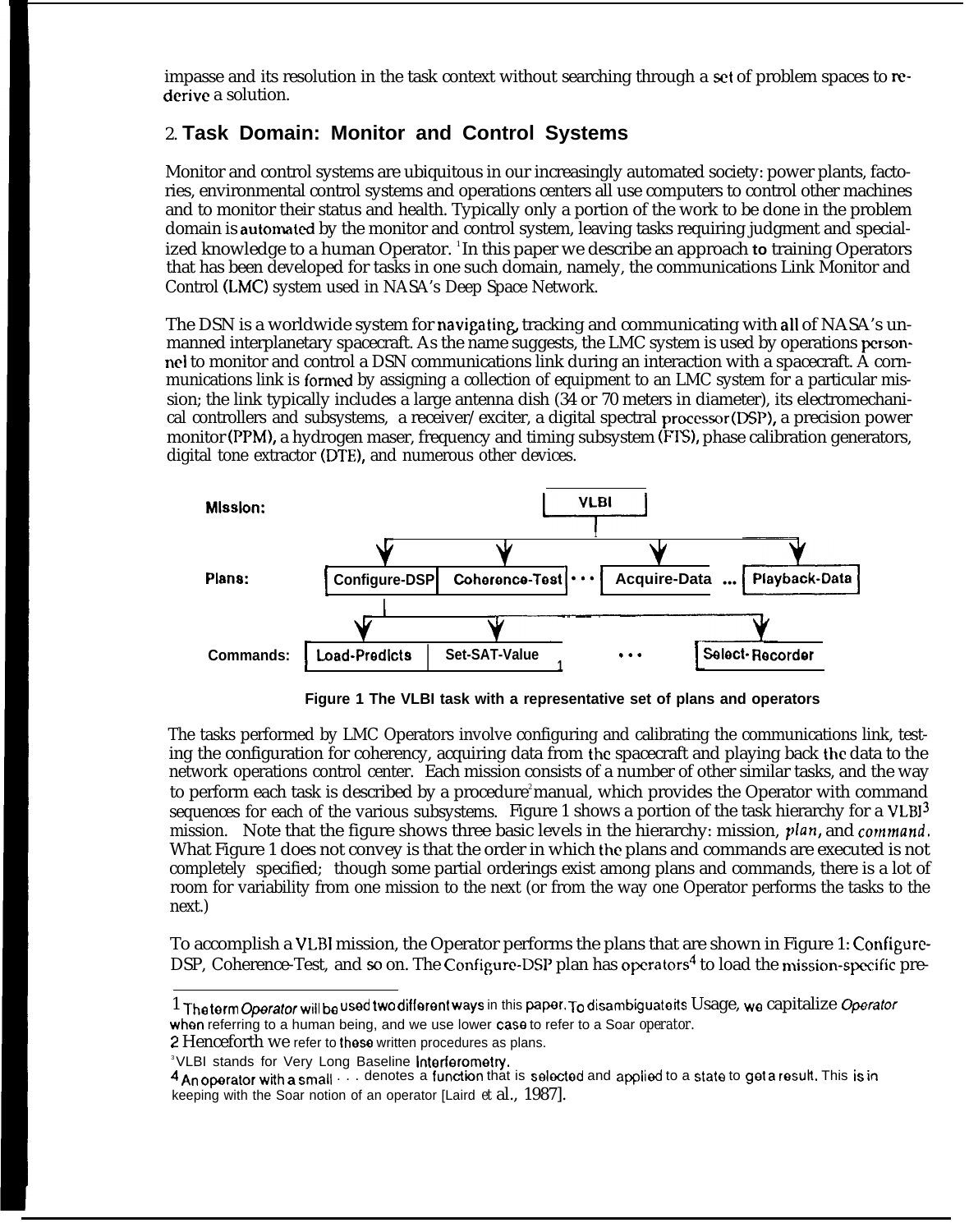diction data file (Load-Predicts), set the attenuation values on the Intermediate Frequency Video Down Converter (set-SAT-Values), . . . . and select a recording device to capture the mission data (Select-Recorder). Applying an operator involves issuing a command (e.g. the Load-Predicts directive is NLOAD *predicts-file).*

It would appear that the tasks in the LMC domain are straightforward and would require little or no training - just follow the plans given in the mission procedure manuals. We have found, however, that this is not the approach taken by domain experts. Through extensive interviews with expert operators and system engineers, we determined that the procedure manuals only provide a subset of the knowledge needed to successfully perform the tasks associated with a mission. What is generally lacking in the procedure manuals is a complete description of the required device state conditions before and after a command is issued. Expert Operators possess a knowledge of the preconditions and postconditions for each command and verify these conditions are satisfied before and after issuing the commands. Operators who lack this knowledge may find it difficult to complete even simple plans, since the commands may be rejected, or *worw,* they may put the device into an incorrect state for the current plan or mission. For example, one of the preconditions for the Load-Predicts operator is that the predicts-file being loaded must be present on the system. If the Load-Predicts command is issued for the predicts-file named "JK" (i.e., the Operator issues NLOAD JK), it will be rejected if a file by that name is not present in the predicts file directory.

To complicate matters, during a two hour mission an Operator may interact with five major subsystems, comprised of fifty different devices, for which more than **250** unique attributes must be monitored and 500 event notice messages processed. The sheer quantity of monitor data accentuates the difficulty of executing the control procedures. Unexpected device state changes, device failures, and the slow reaction time of certain devices can cause procedural impasse and Operator confusion. If a command is issued when one of its preconditions is not satisfied, then it is likely to be rejected, or worse, it puts the device into an undesirable state. When Operators observe that a precondition is not satisfied, they have to know how to react. Consequently, procedurally-defined command sequences are not sufficient to accomplish most task goals. The plan acts as a guideline, but the Operator must bring other knowledge to bear on the performance of a task.

## **3. Domain Problem Solving: Implications for Plan Recognition**

**In** this section wc begin to motivate our approach to tutoring by first describing the nature of problem solving and skill acquisition in the LMC domain. In order to better understand the nature of these skills we implemented a detailed cognitive model that accounts for the behavior of both novice and expert LMC Operators. Developed in Soar, a problem solving architecture with a learning capability [Laird et al., 1987], the model enabled us to make a number of predictions about how Operators acquire knowledge and skill in this domain; it improves its behavior over time, acquires new knowledge and is able to recover from incorrect knowledge [Hill and Johnson, 19931. We describe how these predictions about skill acquisition affected the design of our intelligent tutor. Ultimately, we desired to capitalize on the insights gained from the cognitive model, so we start by revisiting some of the key issues raised by the cognitive model that motivated our approach to tutoring using *situated planattribution*.

### 3.1 Plan Execution and Situated Action

Problem solving in the LMC domain involves both plan execution and situated action. By plan execution we mean that Operators issue commands according to a written procedure. Actions are situated, on the other hand, in that the context in which commands are issued must be taken into account, resulting in behavior that does not always resemble the original plan. A plan may specify a command to be executed, but the situation may warrant taking a different action in order to achieve the underlying goals of the plan or task. 1'o illustrate the effect of the device situation on the Operator's actions, consider the case where there are two plans that need to be exccutcd as a part of the VLIII task: first the Configure-DSP plan and then the Coherence-Test plan. The tables in Figure 2 show the default command sequences for these two plans, where the operators are shown in the left column and the corrc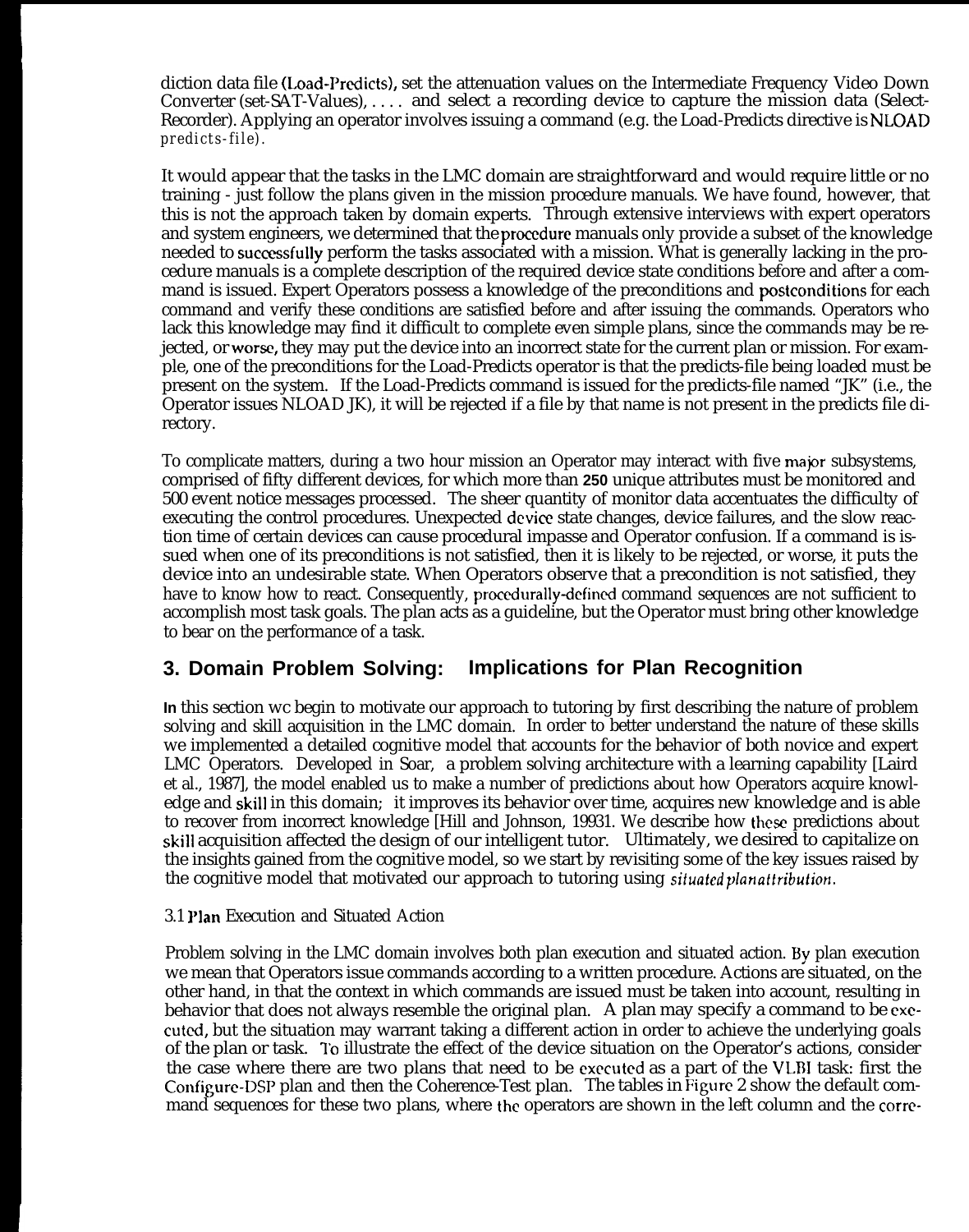sponding commands are shown in the right column. The Utility Commands table contains commands that are not typically used in any particular plan, but arc useful for changing a device's state.

|                                              | Configure-DSP                          | Coherence-Test         |                   |  |
|----------------------------------------------|----------------------------------------|------------------------|-------------------|--|
| Operator                                     | Command                                | Operator               | Command           |  |
| Load-Predicts                                | V NLOAD <set-id></set-id>              | Phase-Calibration-Gen  | V NPCG <          |  |
| Set-S-Attenuation                            | V SAT <sub>csat</sub>                  | Run-NCB-Program        | VNRUNZ            |  |
| Set-X-Attenuation<br>$V$ XAT $\ll$ at $>$    |                                        | Run-FFT-Program        | V NFFT <          |  |
| System-Temperature<br>V NT OP <s><x></x></s> |                                        | Dioital-Tone-Extractor | <b>VNDTE &lt;</b> |  |
| Select-Recorder                              | V NRMED <nrmed></nrmed>                |                        |                   |  |
| set-offset                                   | V OFST <ofst></ofst>                   |                        | Utility Commands  |  |
| Legend:                                      |                                        | Operator               | Command           |  |
| V. Subsystem ID.                             | $\leftrightarrow$ = parameter variable | Idle-NCB-Program       | V NIDI F F        |  |

| Coherence-Test                          |                  |  |  |  |
|-----------------------------------------|------------------|--|--|--|
| Operator                                | Command          |  |  |  |
| Phase-Calibration-Gent V NPCG <v1></v1> |                  |  |  |  |
| Run-NCB-Program                         | <b>TVNRINAX</b>  |  |  |  |
| Run-FFT-Program                         | $V$ NFFT $\ll 3$ |  |  |  |
| Digital-Tone-Extractor                  | IVNDTE cv4>      |  |  |  |
|                                         |                  |  |  |  |
| Hilitu Commande                         |                  |  |  |  |

| <b>Hility Commands</b> |             |  |  |  |
|------------------------|-------------|--|--|--|
| Operator<br>I Command  |             |  |  |  |
| Idle-NCB-Program       | V NIDLE REC |  |  |  |

**Figure 2 Plan Descriptions for Configuro-DSP and Coherence-Test . A utility command is also shown that is not associated with a particular plan.**

> V NLOAD MK



**>** V NIDLE REC > COMPLETED. NIDLE REC INITIATED > V NLOAD MK <sup>&</sup>gt;REJECTED. INVALID SET NAME > . . . **!** Case 2: Multiple constraint errors. ; <sup>60</sup> MPLEl ED. NIDLE REC INITIATE <sup>D</sup> > V NLOAD JK > COMPLETED. LOADING NCB PREDICTS > V SAT 30

> COMPLETED. S-BAND ATTENUTATION-30 DB

> REJECTED. NOT ALLOWED **IN NRUN MODE**

—. Case 1: Two errors: **(1)** wrong SAI' value (should be 30 instead of 25) and  $(2)$  missing the OFST command.

-.. —..

Case 3: Avoiding the Case  $2$  errors.

### **Figure 3 Operator Logs: Examples of Errors and Situated Action**

Figure 3 provides three different traces of an Operator executing these plans. The traces show the commands in the sequence they were issued by the Operator, where each command is followed by a message from the device telling whether the command was accepted or rejected.<sup>5</sup> Case 1 contains two typical novice errors that could easily go undetected. The first error was that the Operator mis-parameterized the SAT command with a value of 25 instead of 30. Normally the Operator would obtain the SAT value from a calibration table that contains this information for each antenna system, so the error may have been due to mis-reading the table. The second error was the omission of the OFST command, which is the last step of the Configure-DS]' plan; this mistake will not manifest itself to the Operator, rather, it will affect the data correlation later, after the mission is complete.

Case 2 illustrates two examples of how the device simulator responds to constraint violations associated with the NLOAD command. We see that after NLOAD was rejected the first time the Operator recognized the nature of the problem and corrected it with the NIDLEREC command. But when

<sup>5</sup>The COMPLETED response means that the command was accepted by the device, but it does not imply that the intended action was successful. The REJECTED response means that the device will not attempt to execute the command because it violates a system constraint.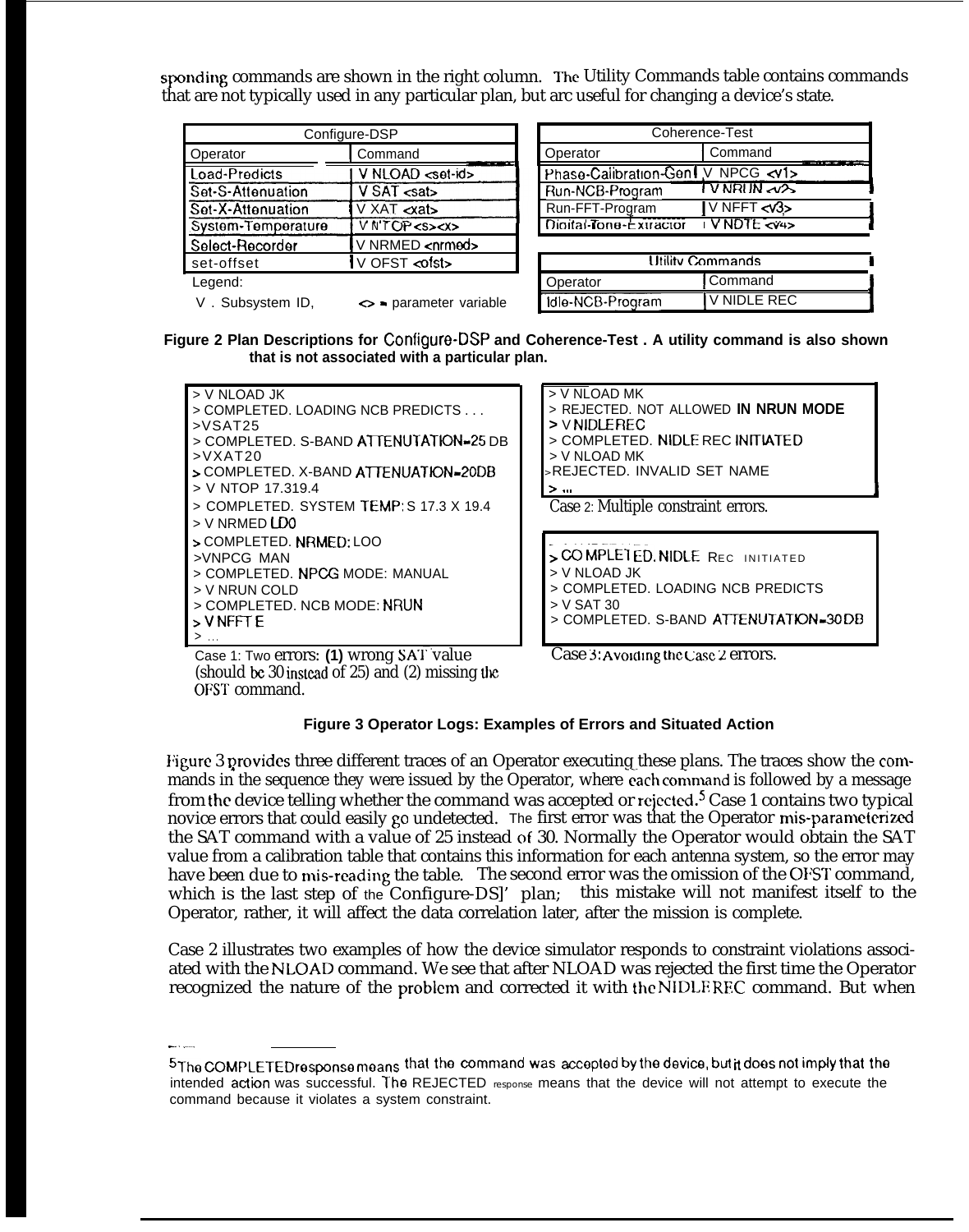NLOAD was re-issued, it was again rejected due to the fact that the predict set specified by the NLOAD parameter, MK, did not exist.

Case 3 shows how a skilled Operator responds to the same situation as Case 2. Instead of rotely following the Configure-DSP plan, the Operator recognized that the situation called for issuing the NIDLE REC command first, and then the NLOAD JK command.

#### 3.2 Cognitive Model

. . <sup>~</sup>

These three cases show the typical situations faced by LMC Operators, where it is not possible or feasible to just execute the plans described by the procedure manuals. Our Soar-based cognitive model was developed to learn how to handle situations of this type, where it executes the known plans until it recognizes that the situation requires a different action than the prescribed **one, In cases where its actions** failed, it learned from the failure and acquired new knowledge to help it avoid the same error in **the** future, The details of how the cognitive model performed are described in [Hill and Johnson, 1993], and in the following paragraphs we summarize the conclusions from that effort that had an influence on the design of the tutor described in this paper.

(1) *Learn by doing*. Though this is not a new insight in the field of education, it is one that is strongly supported by the cognitive model and is a direct result of the way that the Soar chunking mechanism works [Newell, 1990]. This result agrees with Anderson's account of proceduralization and skill acquisition [Anderson, 1983]. It is not sufficient to acquire declarative knowledge about a task, rather, knowledge must be brought directly to bear on solving problems. Our cognitive model's task performance improves only as it compiles its knowledge about how to perform the domain task. As a consequence of this result, we have designed our training system to maximize the Operator's cxpcricncc in performing the target task skills; the Operator performs tasks on a Link Monitor and Control system simulator and the tutor strategically intervenes in a manner that will be described later.

| NCB-Program Device |  |  |  |  |  |
|--------------------|--|--|--|--|--|
| Attribute<br>Value |  |  |  |  |  |
| MODE<br>RUN        |  |  |  |  |  |
|                    |  |  |  |  |  |

| VI BI Predicts Set Device |       |  |  |  |
|---------------------------|-------|--|--|--|
| Attribute                 | Value |  |  |  |
| <b>NAME</b><br>JK.        |       |  |  |  |
| RECEIVED?                 | I YFS |  |  |  |
| QUALITY?                  |       |  |  |  |

|  |  |  |  |  | <b>Figure 4 Partial Set of Devices and their Attributes</b> |
|--|--|--|--|--|-------------------------------------------------------------|
|--|--|--|--|--|-------------------------------------------------------------|

| Operator      | Command             | <b>Precondition Name</b> | Device         | l Attributa.     | <b>Value</b> |
|---------------|---------------------|--------------------------|----------------|------------------|--------------|
| Load-Predicts | <b>IVNLOAD</b> cid> | Load-Predicts-PC1        | NCB-PROGRAM    | <b>MODE</b>      | IDLE         |
|               |                     | Load-Predicts-PC2        | VI BI-PREDICTS | <b>RECEIVED?</b> | <b>YES</b>   |
|               |                     | Load-Predicts-PC3        | VI BI-PREDICTS | <b>DELATIO</b>   | . OK         |

#### **Figure 5 Preconditions for Load-Predicts Operator**

**(2) Expert problem solvers** *do not rofely execute plans.* Rather, they evaluate the appropriateness of executing each command in the plan with respect to the device situation, and they issue a command only when all of its preconditions arc met. Moreover, expert problcm solvers recognize when it is necessary to reactively plan in order to overcome unsatisfied command preconditions. To illustrate these points, consider the device model in Figure 4, which reflects the state of the NCB-program and VLBI Predicts Set devices at the time that the Operator performed the actions shown in Figure 3. 'I'he state of a device is represented with a set of attribute-value pairs. In this case, the NCB-Program device's MODE attribute has a RUN value, and the VI,BI Predicts Set is named JK, has been rcceivcd and **its** quality is acceptable.

The Load-Predicts operator in Figure 5 has three preconditions, of which only two are satisfied with respect to the current device situation. The Load-Predicts-PC1 precondition is not satisfied since it re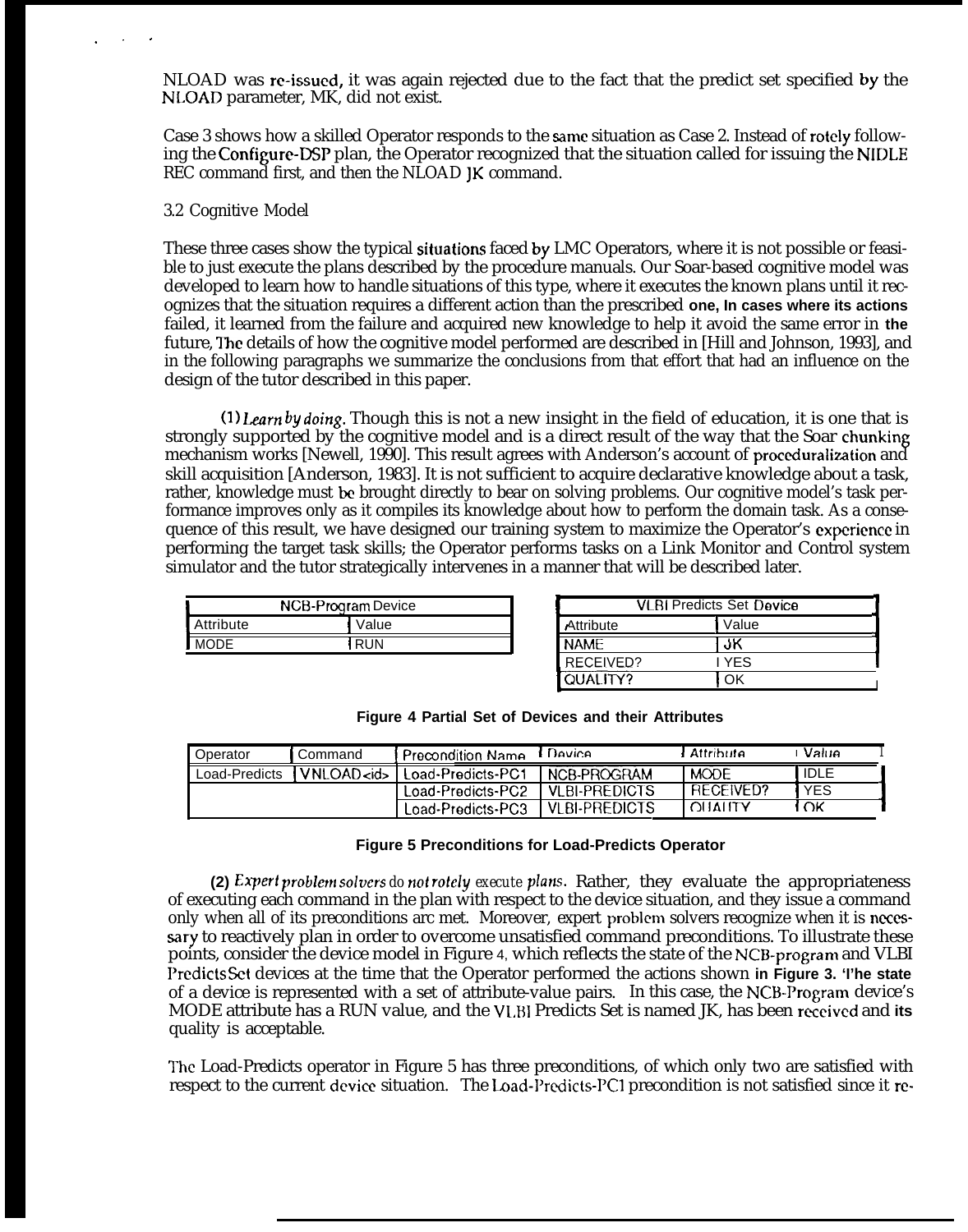quires the NCB-Program to be in the IDLE mode rather than the RUN mode. According to our cognitive model, an expert Operator will notice that this precondition is unsatisfied and will act to correct the situation, as we observe in Case 3, by issuing the NII ILE REC command to put the NCB-I'rogram into the IDLE mode.

**(3) Novices** *acquire skill by learning operator preconditions.* In addition to describing expert behavior, our cognitive model also accounts for novice behavior and the process by which skill is acquired. It predicts that a novice Operator who does not know about a precondition that is unsatisfied will make the errors shown in Case 2, issuing the command in the wrong situation, resulting in a rejection. In our cognitive model, the novice acquires skill by recognizing there was an error (i.e., the rejection notice), understanding the meaning of the rejection message, searching for and applying an operator to repair the situation, and adding the newly acquired precondition to its knowledge; these steps correspond to the goals that a student would have in trying to recover from an error or an impasse, and they are also opportunities for a tutor to give assistance. In addition to making errors due to missing preconditions, our model also addresses the situation where the Operator has a misconception about a precondition and needs to learn the correct knowledge.

(4) Learning occurs in impasse situations. The **cognitive model** performs the task until it reaches a point where it needs additional knowledge to cope with the situation. It acquires knowledge at the impasse point from an artificial tutor, which provides information about the missing or incorrect operator precondition. These impasse points were a natural place to tutor the novice with the needed situational knowledge since the Soar chunking mechanism could immediately transform the declarative tutoring knowledge into procedural knowledge. In addition to the instruction about preconditions, the tutor also gave the novice corrective steps for resolving the impasse.

(5) *Learning occurs in a goal contcrf.* This observation is related to the previous one and it influences the decision to tutor at the impasse point rather than before or after the training session. The Soar chunking mechanism works by summarizing the results of a subgoal in new operators that can be applied under similar circumstances to obtain the same results without needing to search the subgoal problem space again. All learning in the Soar architecture occurs in a goal context and the contents of what is learned also depends on the goal context. These observations led us to predict that the most effective way of tutoring human students is to intervene in the right goal context, that is, when the student has the goal to resolve an impasse. The challenge for the tutor is to recognize when the student is at an impasse point and then provide the appropriate instruction for resolving the impasse.

(6) Sovle *knowledge gaps are hidden.* If the student only learns about preconditions by violating them and reaching an impasse, then some preconditions may not be learned, The action sequence order may eliminate the need to verify that a precondition is satisfied since the results of one action satisfy the preconditions of the next; as long as the actions are always executed in the same order the precondition will be satisfied and the precondition will remain hidden in the sense that problem solver will not act to verify that it is satisfied. It is sometimes difficult to create device situations that will force the student into a failure impasse for certain preconditions, nevertheless the tutor needs to detect hidden knowledge gaps, perhaps by forcing the student out of a rote action sequence and into situations where the actions are executed in a different order.

#### 3.3 The Tutoring Intervention Problem

We draw two conclusions about tutoring in the LMC domain from the preceding results. First, the model indicates that impasse situations are strategic opportunities for learning. In [Hill and Johnson, 19931 we describe how our cognitive model acquires new knowledge while searching for operators to resolve the impasse. The key to learning in the model was to provide the pertinent information to resolve the impasse when the student was in a problem space that could make use of it, The implication of these observations is that tutors must be capable of recognizing when the student has committed an error or potential error in order to intervene effectively. 'I"his conclusion is supported by [Galdcs, 1990], which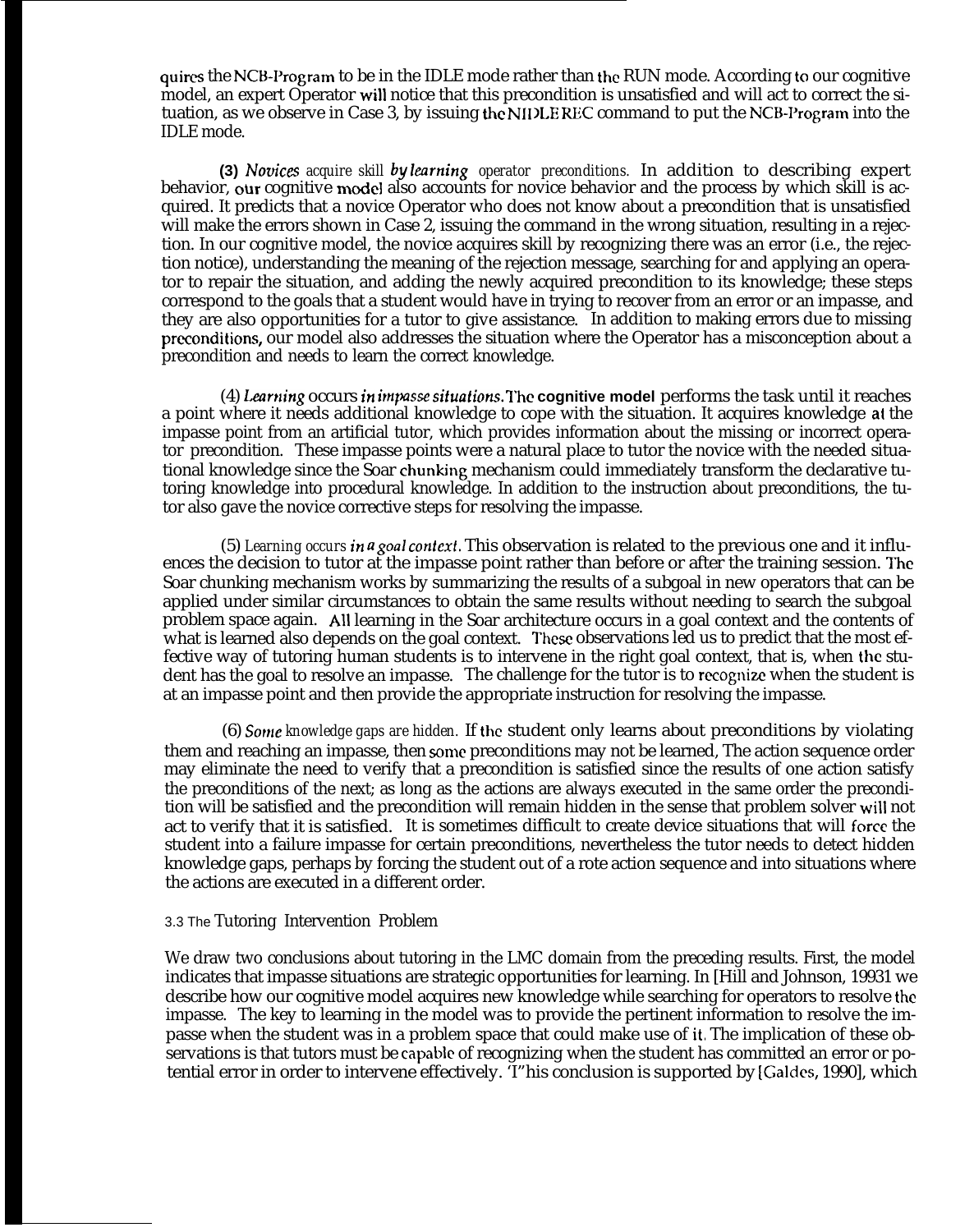provides evidence that human tutors intervene during performance-oriented training only after they have identified definite or potential errors.

The second conclusion from our modeling work is that once the tutor chooses to intervene, it must situate its explanation with respect to the circumstances that created the impasse. The tutor must be able to apply its expert cognitive model at the impasse point, and it must do it in a way that will generate a situation-specific explanation of the impasse as well as a means of resolving it. We call these two issues the *tutoring intervention problem*, and the approach we describe in the next section attempts to address this problem as it pertains to reactive problem solving domains.

## 4. **Situated Plan Attribution**

..!.

Our approach to addressing the tutoring intervention problem is based on a method we call *situated plan affribufion.* We describe in detail how this method is used by our tutor, which is integrated with an LMC system simulator. This section, which is organized into three parts, makes the following points: it (1) presents some assumptions about plans and actions and how they influenced our decision to use impasse recognition to drive the tutoring intervention; (2) describes how situated plan attribution creates expectations about behavior and provides a context for intervention; and (3) describes how the tutor recognizes impasses.

### 4.1 Assumptions about Plans and Action

Our approach to tutoring makes a key assumption: plans do not determine behavior [Suchman, 1987]. As we have shown in our cognitive modeling work, plans influence behavior, but they act primarily as a resource to help guide the performance of the task. Consequently, plans are useful for creating expectations about behavior, but they cannot always & used to understand and explain it. For instance, some situations call for reactive planning, resulting in actions that, when observed by a tutor, do not fit into the default plan. The tutor needs to be able to recognize whether the student's actions are appropriate in these situations, but it may be very difficult to  $\overline{d}$  os if the action has to be recognized and explained in terms of a known plan. A strict plan recognition approach to understanding situated behavior would require a library of all plans for all situations.

For the link monitor and control domain, wc have a complete set of default plans for performing a mission, but wc believe it would be impractical to represent all of the variations of the plans that would be needed to account for situational differences that arise from the dynamic nature of the problcm domain. For instance, in the situation that was described for Cases 1-3 in Figure 3, a variation of the Configure-DSI' plan would have to include the NIDLE REC command to cover the situations where the Load-I'rcdicts-PCl precondition (Figure 5) is not satisfied. The same would hold true for every precondition of every operator in the plan: the situation could potentially force the Operator to deviate from the standard plan every time a precondition was not satisfied, meaning that there would potentially have to be a plan variant for each such situation.

This viewpoint led us to view plans as a way of providing only partial understanding of the student's behavior; more specifically, plans provide a framework for recognizing when the student has reached a potential impasse, Since impasses may result from a combination of student rnisconccptions and anonm-10US device states, wc seek to understand the impasse using an attributed plan as a starting point, but not as the only means of understanding student behavior. Besides plans, the tutor also has access to several other resources for interpreting student behavior: it sees the state of the devices (i.e., situation in which the action is taken), it tracks the state of the goals associated with the attributed plans, and it sees the student's actions and the device's response to them. This approach shifts the computational burden away from giving a plan-based account of a student's behavior and toward using plans as one of several resources for the task of recognizing and explaining an impasse. Plans are a convenient **way of** organizing knowledge about goals and actions related to the task; they are a declarative description of how to perform the task as opposed to being an executable model, and they arc meant to orient the tutor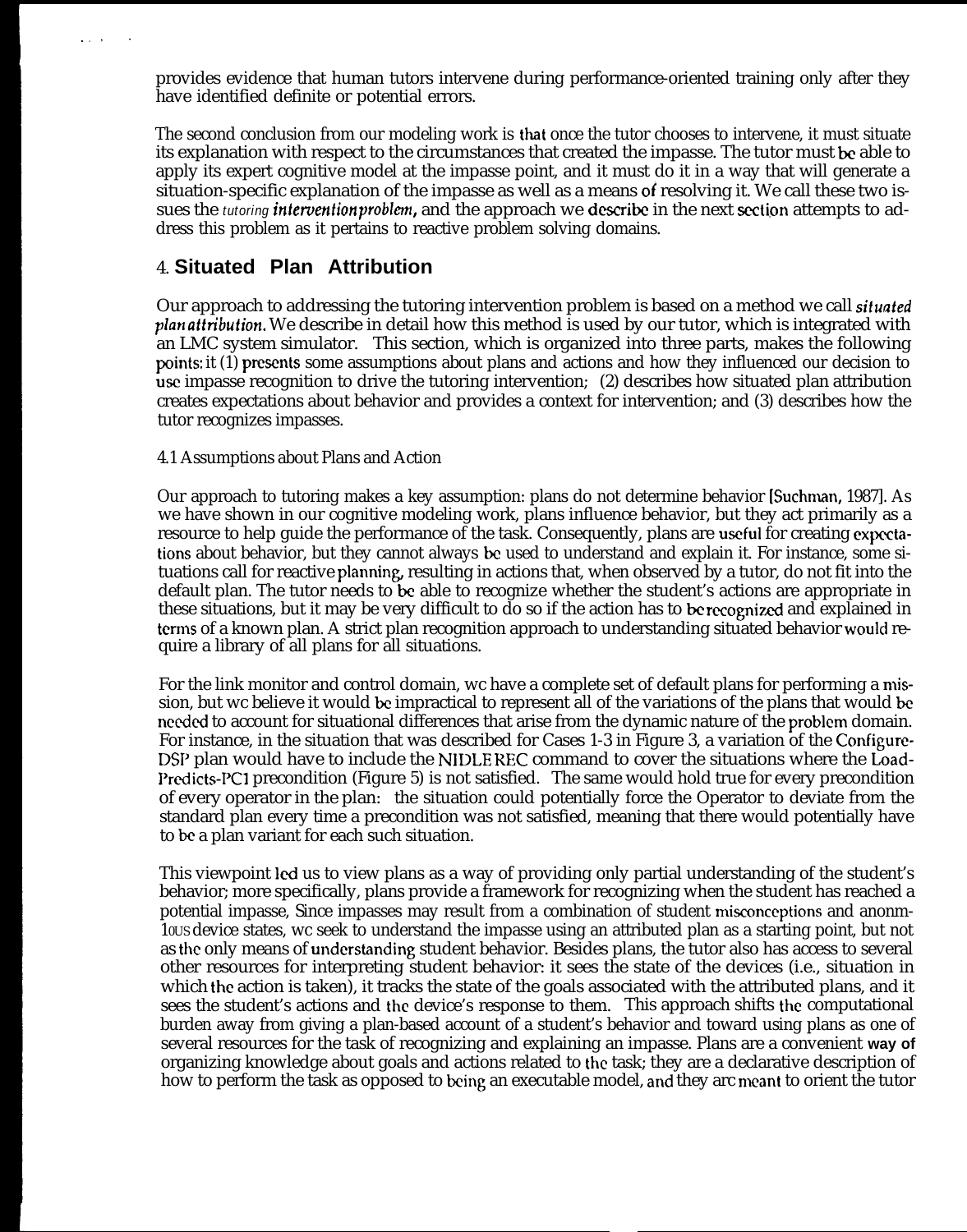rather than giving a complete account of how to behave in the current situation, which is consistent with Suchman's view of plans and situated action.

An additional resource for detecting certain types of impasses is the simulator itself, The simulator rejects directives<sup>6</sup> whenever they violate a system-imposed constraint.<sup>7</sup> Directive rejections are cues used by the tutor in deciding whether to intervene: they eliminate the need to guess whether there is an impasse in these instances. Instead, the tutor only has to note that the directive was rejected and then determine the causes for the impasse and resolve it. This eliminates the need to understand every student action, which is normally a requirement for both plan recognition and model tracing approaches to tutoring.

### 4.2 Situated Plan Attribution

The primary purpose of situated plan attribution is to generate expectations about Operator behavior. These expectations guide the impasse recognition process as well as the tutorial intervention. We begin by describing how plans are represented and used for generating expectations and recognizing impasses.

For each task there is a set of plans, each of which is based on a written procedure, that will accomplish the goals of the task. Examples of two plans are shown in Figure 2. A partial order among the plans for a mission is represented in a structure called a Temporal Dependency Network (TDN) [Fayyad and Cooper, 1992; Hill and Lee, 1992]. The goal of the TDN is to express an order among the plans that maximizes the concurrency of plan execution. A portion of the VLBI TDN is shown below in Figure 7. Note that the plans, Configure-Precision-I'ower-Monitor and Configure-Receiver-Exciter, can & executed concurrently, while Configure-DSP is executed only after these two have both been completed. If two plans can be executed concurrently, it means that their commands may be interleaved in the command sequence without harmful interaction. Plans that have dependencies are placed in succession to one another using the Before and After relations shown in Figure 7.



**Figure 7 Partial Temporal Dependency Network for VLBI Task**

The TDN resembles a procedure net: from' a task perspective it describes a class of plans that would theoretically achieve the task goals. But unlike the procedure net approach to tutoring [Chen et al., 1991; Rickel, 1988; Warriner, 1990], we do not use the TDN as the sole basis for deciding when to intervene and provide tutoring. One difference is the granularity of the descriptions: the TDN specifies the relationship among plans, while the procedure net focuses on the relationships and constraints at the action level. We also loosen the procedure net assumption that actions are plan-based. Whereas the procedure net provides an action grammar for deciding on whether an action is appropriate or not, we use the TDN description to orient the impasse recognition process, which is described in the next section.

Given a mission, the tutor uses the mission's TDN to determine which plans are eligible for execution. I"hese plans, known as *acfive phms* are the ones that we expect the Operator to be executing. As previously mentioned, multiple plans may be concurrently active, and we expect the Operator to interleave actions from different active plans while performing the various mission tasks. The tutor adds a plan to the active plan set when the plan's predecessors are satisfied and completed. Likewise, when a plan has been evaluated as satisfied and completed, the plan is removed from the active set and placed in

<sup>&</sup>lt;sup>6</sup> Directives are synonymous with commands.

<sup>7</sup> Th<sub>e</sub> simulator is faithful to the actual link monitor and control system in the way that it accepts or rejects directives.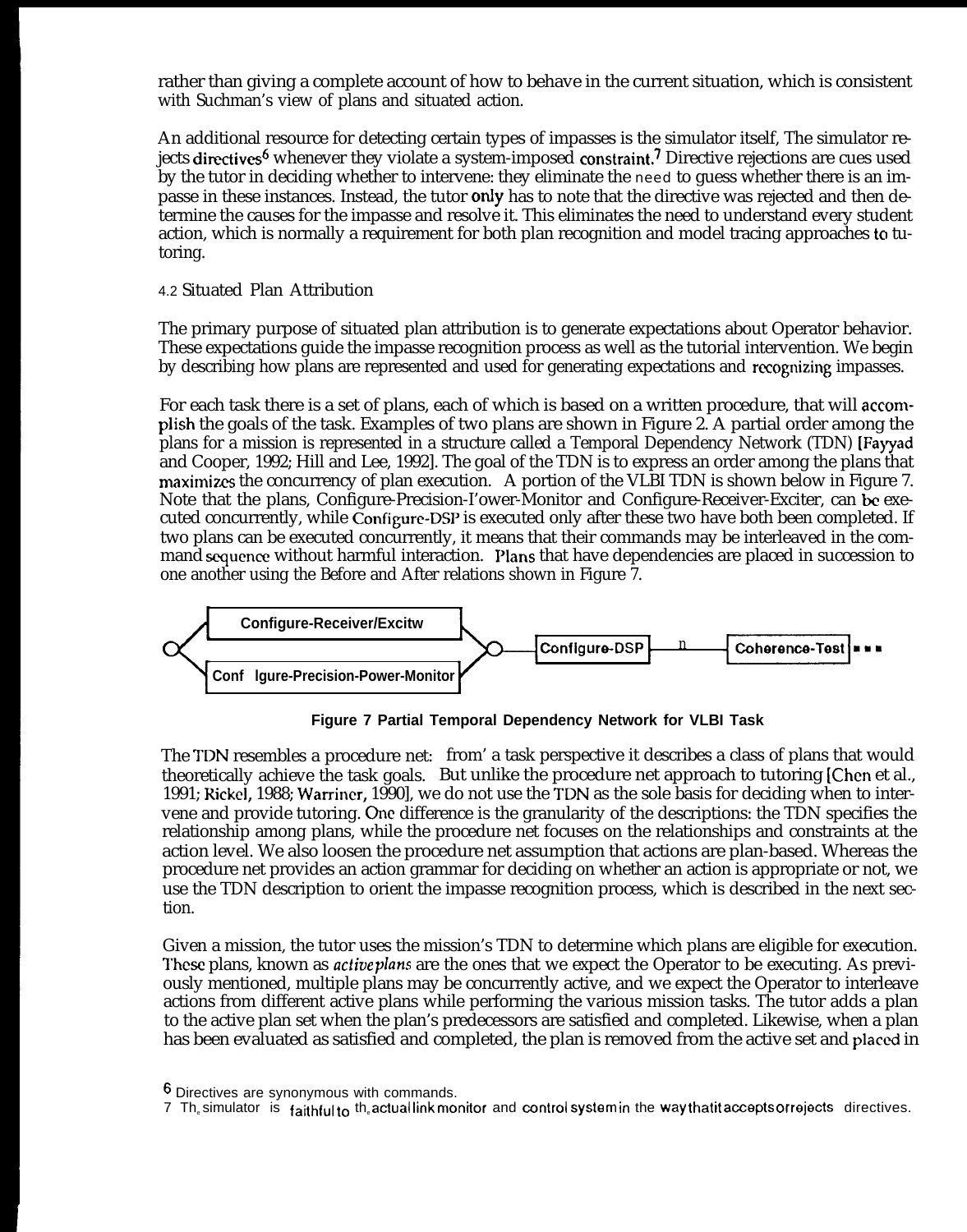the inactive set. Once a plan is placed in the active set, it creates expectations not only about what actions will be taken but also which goals will be active. The tutor marks successfully completed actions on the plan, and when all of the expected actions have been observed, the plan is marked "completed". A completed plan is not removed from the active set, however, unless its goals are also satisfied.

The plan's goals, like its actions, are continually monitored by the tutor, beginning at the time that the plan is placed in the active set, 'I'he tutor observes all device state changes and it recognizes when each of the plan's disjunctive goals are achieved. Once the conjunction of all the plan's goals are satisfied, the plan is considered to be satisfied. Figure 8 shows some of the Configure-DSP plan's goals.

|                            | e plan is considered to be satisfied. Figure 8 shows some of the Configure-DSP plan's goals. | e inactive set. Once a plan is placed in the active set, it creates expectations not only about wha<br>ins will be taken but also which goals will be active. The tutor marks successfully completed act<br>the plan, and when all of the expected actions have been observed, the plan is marked "complet<br>completed plan is not removed from the active set, however, unless its goals are also satisfied.<br>e plan's goals, like its actions, are continually monitored by the tutor, beginning at the time tha<br>an is placed in the active set, 'I'he tutor observes all device state changes and it recognizes when<br>the plan's disjunctive goals are achieved. Once the conjunction of all the plan's goals are satis |
|----------------------------|----------------------------------------------------------------------------------------------|------------------------------------------------------------------------------------------------------------------------------------------------------------------------------------------------------------------------------------------------------------------------------------------------------------------------------------------------------------------------------------------------------------------------------------------------------------------------------------------------------------------------------------------------------------------------------------------------------------------------------------------------------------------------------------------------------------------------------------|
|                            | Configure-DSP                                                                                |                                                                                                                                                                                                                                                                                                                                                                                                                                                                                                                                                                                                                                                                                                                                    |
| Device                     | Attribute                                                                                    | <b>Expected Value</b>                                                                                                                                                                                                                                                                                                                                                                                                                                                                                                                                                                                                                                                                                                              |
| <b>VLBI-PREDICTS</b>       | LOADED?                                                                                      | <b>YES</b>                                                                                                                                                                                                                                                                                                                                                                                                                                                                                                                                                                                                                                                                                                                         |
| <b>CONFIGURATION-TABLE</b> | SYNTHESIZER-FREQ-R1                                                                          | 300.21                                                                                                                                                                                                                                                                                                                                                                                                                                                                                                                                                                                                                                                                                                                             |
| CONFIGURATION-TABLE        | SAT-VALUE                                                                                    | 30                                                                                                                                                                                                                                                                                                                                                                                                                                                                                                                                                                                                                                                                                                                                 |
| CONFIGURATION-TABLE        | <b>RECORDER</b>                                                                              | LD <sub>0</sub>                                                                                                                                                                                                                                                                                                                                                                                                                                                                                                                                                                                                                                                                                                                    |
| CONFIGURATION-TABLE        | OFST-VALUE                                                                                   | 2.7                                                                                                                                                                                                                                                                                                                                                                                                                                                                                                                                                                                                                                                                                                                                |
|                            | $\cdots$                                                                                     | $\cdots$                                                                                                                                                                                                                                                                                                                                                                                                                                                                                                                                                                                                                                                                                                                           |
|                            | Figure 8 Plan Goals for Configure-DSP                                                        |                                                                                                                                                                                                                                                                                                                                                                                                                                                                                                                                                                                                                                                                                                                                    |

### 4.3 Impasse Recognition

The notion of an impasse is not new: it has been used in *repair theory* to help explain procedural errors in subtraction [Brown and VanLehn, 1980] and as a motivation for subgoaling during problem solving *(e.g.,* **the Soar** architecture [Laird et al., 1987].) Our definition of an impasse is consistent with these uses of the term: impasses are obstacles to successfully performing a procedure, where the obstacle is a lack of knowledge or misconception about what to do next in a task situation.

The impasses recognized by our tutor fall into three categories: *action-constraint violations, goal failure,* and plan *dependency violations.* Impasses in the first category, *acfion-consfrairzf violations,* arc usually easy to mcognizc, both by the student and the tutor, because the device simulator gives an indication when a system constraint has been violated. Impasses in the other two categories are different from the *action-consirainf violations* in that they arc *pofenfial* rather than *actual* impasses, They do not bccornc actual impasses until the student notices that there is a problem, which may not be for a significant amount of time in these instances. Since we wish the tutor to intervene as near to the commission of an error as possible, the tutor forces an impasse when it detects a goal *failure* or *plan dependency violation.*

*One* of the significant aspects of our approach is that it does not attempt to recognize the mental state that led to the impasse. Instead, it depends on the device to detect many of the action constraint violations, while it uses it knowledge about plans, goals and the situation to detect the other impasses. In this section we will describe how the tutor recognizes impasses of each type.

### **4.3.1** Action Constraint Violations

I"he tutor recognizes *action consirainf violations* by watching the communications link simulator. Examples of this type of impasse are shown in Figure 3: the NLOAD command was rejected in Case 2 because the NCB-program was in the wrong mode. In addition, Case 2 also shows the NLOAD directive subsequently being rejected because the parameter, MK, specified a non-existent predict set. The simulator is a faithful representation of the link monitor and control system: it rejects commands when system constraints are violated. These constraints constitute a subset of the operator preconditions.

Sometimes a rejection message provides a brief message of explanation with the rejection, but it never provides a means of working around the precondition failure. When the tutor observes that the com-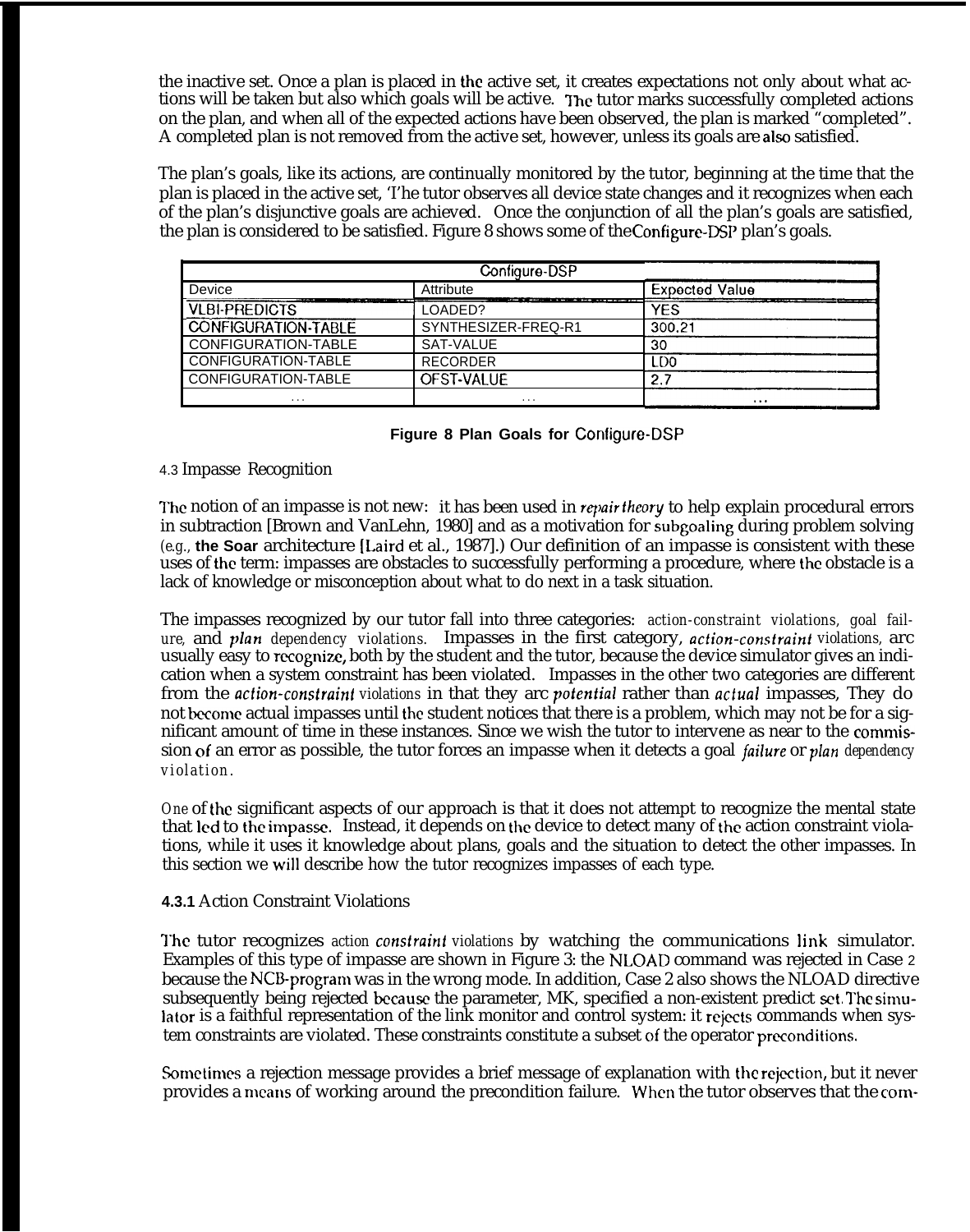mand was rejected, it uses this fact to trigger its cognitive model, which determines the reason for the rejection and finds a way of resolving the impasse. The impasse explication process will be discussed in more detail in the next section, but it worth noting that the simulator recognizes the rejection conditions for the input commands and generates the appropriate rejection message. The tutor reads the same rejection message that the student receives, and it determines the reasons for the rejection without consulting the internal mechanisms of the simulator. Thus, recognizing this type of impasse does not depenal on a detailed cognitive model of the student or of the student's plans. Rather, it depends on the simuiator to reject inappropriate actions, removing some of the burden of impasse recognition from the tutor and placing it on the simulator. At the same time it does not place the burden of impasse diagnosis and recovery on the simulator, which only needs to recognize whether an action can be taken given the current state of the devices being simulated.

### **4.3.2** Goal Failure

The idea behind a *goal failure* impasse is that students may rotely follow a procedure without understanding the goals associated with it. A goal failure violation occurs when the student completes a plan (i.e., all of the expected actions have been observed for an active plan) but does not satisfy the plan's goals prior to beginning a successor plan, This type of error may not manifest itself in an obvious form, such as with a directive rejection, therefore, a student may not recognize the impasse immediately. Instead, a goal failure impasse would likely show up later as another type of impasse in a subsequent procedure. Allowed to pass without tutorial intervention, a goal failure impasse could be very difficult for the tutor to diagnose and resolve since the original context of the impasse may have been lost. Our intuition is that it is better to deal with these types of errors as they are recognized by the tutor rather than wait until it becomes an actual impasse at the action or task goal level (i.e., task failure).

Goal failure impasses are recognized using the expectations about actions, plans and goals, generated by situated plan attribution. The tutor is initially cued to this type of impasse when the student takes an action belonging to an inactive plan. If the inactive plan is a successor of an active plan that is complete but whose goals are not satisfied, then the tutor flags the action as a goal failure impasse, which triggers the tutor's cognitive model to diagnose and recover from the impasse in the current situation.

Case 1 in Figure **3 gives an** example of a goal failure impasse. The Configure-DSp plan is assumed to be active during this trace. The student issued the SAT 25, which noted earlier should have been SAT 30, so we know that the goal associated with setting the SAT value properly was never satisfied. The Operator issued all of the other Configure-DSP commands (let's assume that the OFST command was properly issued) and moved on to the Coherence-Test plan, which begins with the V NI'CG MAN cornmand. The tutor notes that all of the expected commands from Con figure-DSP have been issued and marks the plan COMPLETE. At the same time, it knows that the plan's goals are not satisfied, so it marks the plan UNSATISFIED. Once it observes the NI'CG command, it notes that this command belongs to an inactive plan that follows the still active, albeit unsatisfied Configure-DSP plan. The tutor recognizes this situation as a goal failure impasse and decides to intervene. This is a case where the student's error was a result of mis-parameterizing the directive, which can only be detected as a goal failure since it does not violate any action constraints, hence it is detected after the student is apparently finished executing the plan.

### 4.3.3 Plan Dependency Violations

'l"he reason for classifying certain behaviors as plan dependency violations is to aid the student who is confused about which plans are applicable for a given situation. The TDN describes the precedence constraints among plans. Thus, if the tutor observes the student executing a plan that is clearly inappropriate for the situation, it will intervene with tutorial advice. For example, consider once again Case 1 in Figure 3. l'he student omitted the OFST command and issued the NPCG MAN command, instead. The tutor matches this action with Coherence-1'est plan, which is inactive. Clearly, this action was taken at the wrong time. This is a case where the tutor treats the command as a plan dependency im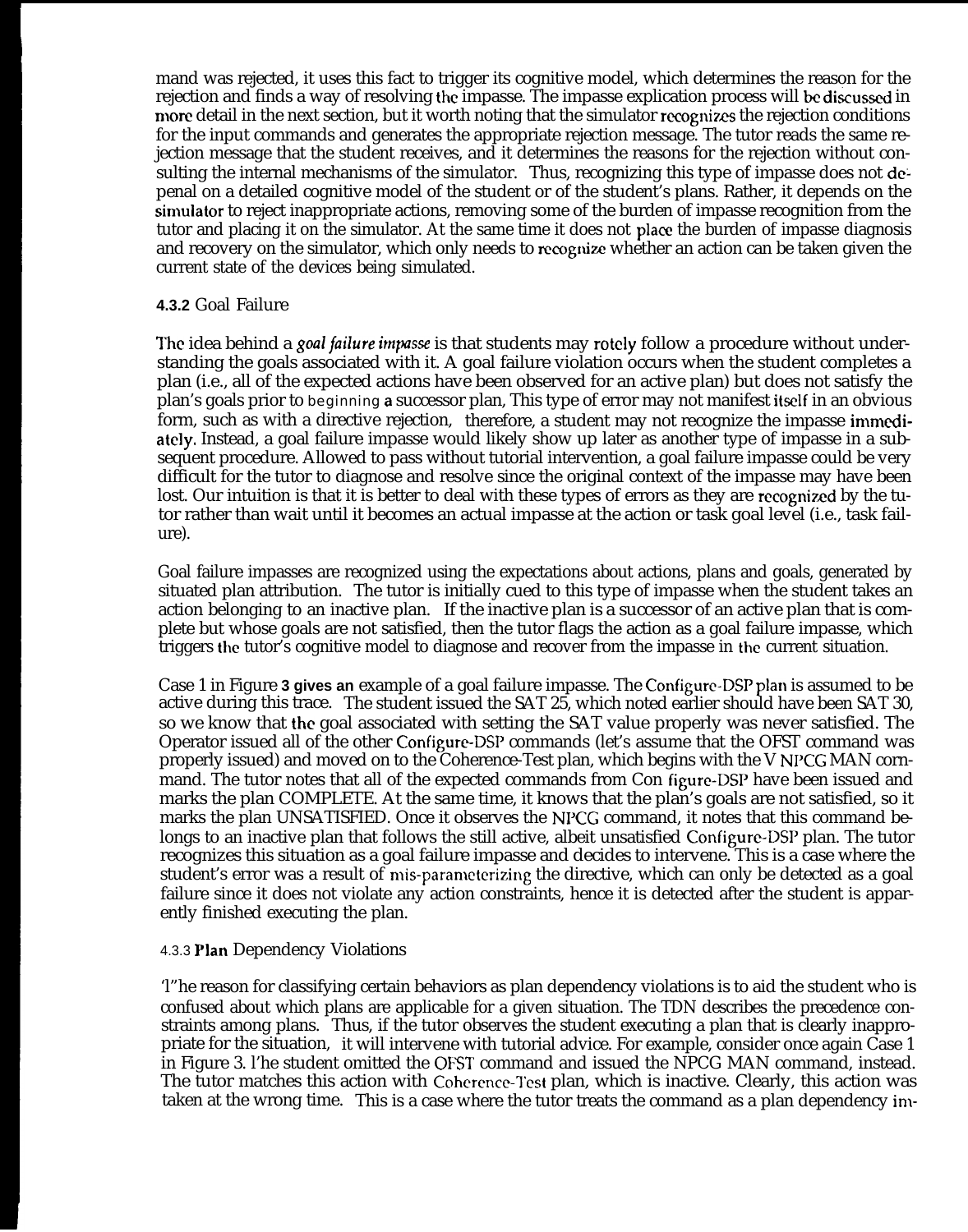passe since resolving the error entails doing the Configure-DSI' plan and it is not necessary to have the cognitive model figure this out when it is clearly a violation of the TDN constraints.

Due to the situated nature of tasks in this domain, however, the tutor does not automatically assume a command that does not match an active plan is a TDN constraint violation. The tutor evaluates the command with respect to the command preconditions of and plan goals of active plans. If it appears that the student was attempting to correct an anomaly or an unsatisfied precondition, then the tutor does not intervene. A good example of this is found in Case 3 of Figure 3. In this instance, the student issued the NIDLE REC command at the beginning of the sequence. The tutor recognizes that this command does not belong to the Configure-DSP plan, which is currently active, but that it does satisfy one of the NLOAD preconditions (i.e., it puts the NCB-program into, the IDLE mode.) Consequently, the tutor does not intervene because the command clearly served a purpose for the current situation and the Operator was able to avoid a rejection of the NLOAD command.

This is the weakest category of impasse because it is the most difficult to correctly recognize. It requires being able to understand actions that do not fit into an expected behavior. Our next extension to the tutor will be to recognize and use severe device anomalies or failures to drive the model of expectation and situated plan attribution. The current effort focuses more on normal operations where the range of anomalies can be accommodated by fairly simple reactive plans or knowledge.

## **5. Impasse Explication**

Once an impasse is recognized, the next step is to decide what to say to the student about it. The process of determining what to say is called impasw explication, which has two basic goals: first, explain the nature of the impasse in the context of the current situation, and second, determine how to resolve the impasse so that the tutor can teach the operator the actions required by the situation. Our method for generating explanations for action constraint violations and goal failure impasses uses an executable expert cognitive model of the domain. The model is sensitive to the state of the devices at the point of the impasse; it reactively performs the task, identifies and repairs unsatisfied preconditions while concurrently generating an explanation for the student. Plan failure impasses are treated somewhat differently. Errors of this type do not require a detailed account of how to solve the problem, rather, we consider them to involve mis-executing a default plan.

### **5.1** Action Constraint Violations

**The strategy** for generating an explanation for an action constraint violation begins by applying the expert cognitive model at the impasse point; the explanation is constructed as the cognitive model resolves the impasse. We assume that the impasse was caused by a precondition violation that was overlooked by the student. The reason for the oversight could be due to not knowing the precondition, having a misconception about it, or not attending closely enough to the situation, which may have unexpectedly changed. In any of these cases, our cognitive modeling work (dexribed in section 3) predicts that the impasse is a strategic intervention point and that the tutorial content is crucial to helping the student acquire the new skill.

The tutorial content is constructed by first recognizing the situational factors that led to the impasse and then reasoning about the steps necessary to resolve it. The tutor does not simply solve the problem at the impasse point; rather, it internally simulates applying the operator associated with the student's command. The student's command will normally have one or more parameter values (e.g., the NLOAD command requires a parameter value specifying the predicts set, such as JK). The tutor binds the student's command parameter value(s) to the operator precondition variables and proceeds with the task of attempting to apply the operator.

Figure 9 shows a portion of the problem space hierarchy that the Soar-based tutor searches in order to apply the Load-Predicts operator. Each of the preconditions is evaluated in the Verify-Operatorl'reconditions problem space. If a precondition is not satisfied, the tutor searches the Repair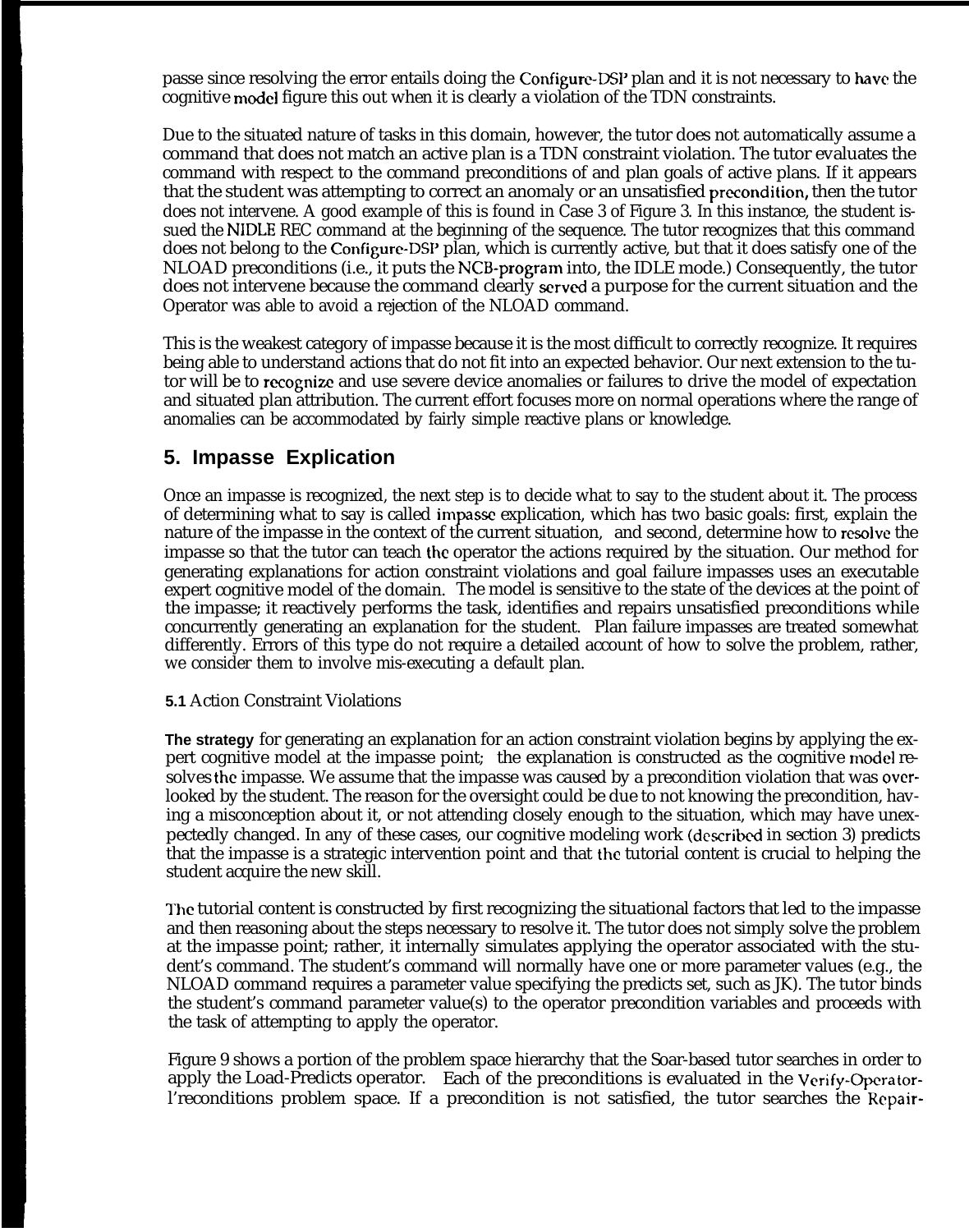Unsatisfied-Precondition problem space for a way to resolve the impasse created by the unsatisfied precondition. Explanations arc generated in both of these problem spaces when there is an un.satisfied precondition, detailing the source and nature of the problem and how to resolve it. Sometimes the unsatisfied precondition can be repaired by merely changing the command parameter, while in other cases it may be necessary to select and apply one or more command operators that will change the state of the device that caused the original precondition to be unsatisfied. The tutor internally simulates applying the commands to the devices, and includes thew command applications in its explanation to the student.

,,.



**Figure 9 Problem Space Hierarchy of Expert Cognitive Model**

To illustrate the explication process we have just summarized, let us return to one of the previous exampies, shown as Ca& 2 in Figure 3. In this example the student issues the command, V NLOAD JK, and it is rejected, i.e., the simulator issues a message saying, REJECTED. NOT ALLOWED IN NRUN MODE. This interaction is observed by the tutor, and it recognizes the rejection as an action constraint violation. Knowing that the NLOAD command is associated with the Load-Predicts operator, the tutor selects this operator and subgoals into the Load-Predicts problem space.

As previously described, once the Soar-based tutor is in the Load-I'redicts problem space, it selects an operator called Verify -Operator-l'reconditions which creates another subgoal into the problem space for this operator. In the Verify-Operator-Preconditions space each of the Load-Predicts operator's preconditions (shown in Figure 5) is evaluated with respect to the current situation (i.e., with respect to the state of devices such as those shown in Figure 4.) In this particular case, the precondition named Load-Predicts-PCl is unsatisfied because the NCB-Program device is in the RUN mode instead of the IDLE mode. Once detected, the tutor adds the information about the unsatisfied precondition to the explanation for the impasse (see Figure 10.1.)

| Explanation<br>Impasse                                              |             |            |  |  |  |  |
|---------------------------------------------------------------------|-------------|------------|--|--|--|--|
| Device<br>Attribute<br><b>Expected Value</b><br><b>Actual Value</b> |             |            |  |  |  |  |
| NCB-Program                                                         | <b>IDLE</b> | <b>RUN</b> |  |  |  |  |

| Impasse Resolution                    |                                                |                    |             |  |  |  |
|---------------------------------------|------------------------------------------------|--------------------|-------------|--|--|--|
| . Issue Command: .                    | Affected Device                                | Affected Attribute | Value       |  |  |  |
| I NIDLE REC                           | NCB-PROGRAM                                    | <b>MODE</b>        | <b>IDLE</b> |  |  |  |
| NLOAD JK                              | <b>VIBLEREDICTS</b>                            | LOADED?            | <b>YES</b>  |  |  |  |
|                                       | <b>CON FIG-TABLE</b>                           | <b>NCOMB</b>       | 100.0       |  |  |  |
|                                       | $\mathbf{a} \cdot \mathbf{a} \cdot \mathbf{a}$ |                    | $\cdots$    |  |  |  |
| $"$ vpE<br><b>DOR</b><br>CONFIG-TABLE |                                                |                    |             |  |  |  |

**Figure 10.1 Explanation of why the NLOAD command failed**

**Figure 10.2 Explanation of how to resolve the impasse**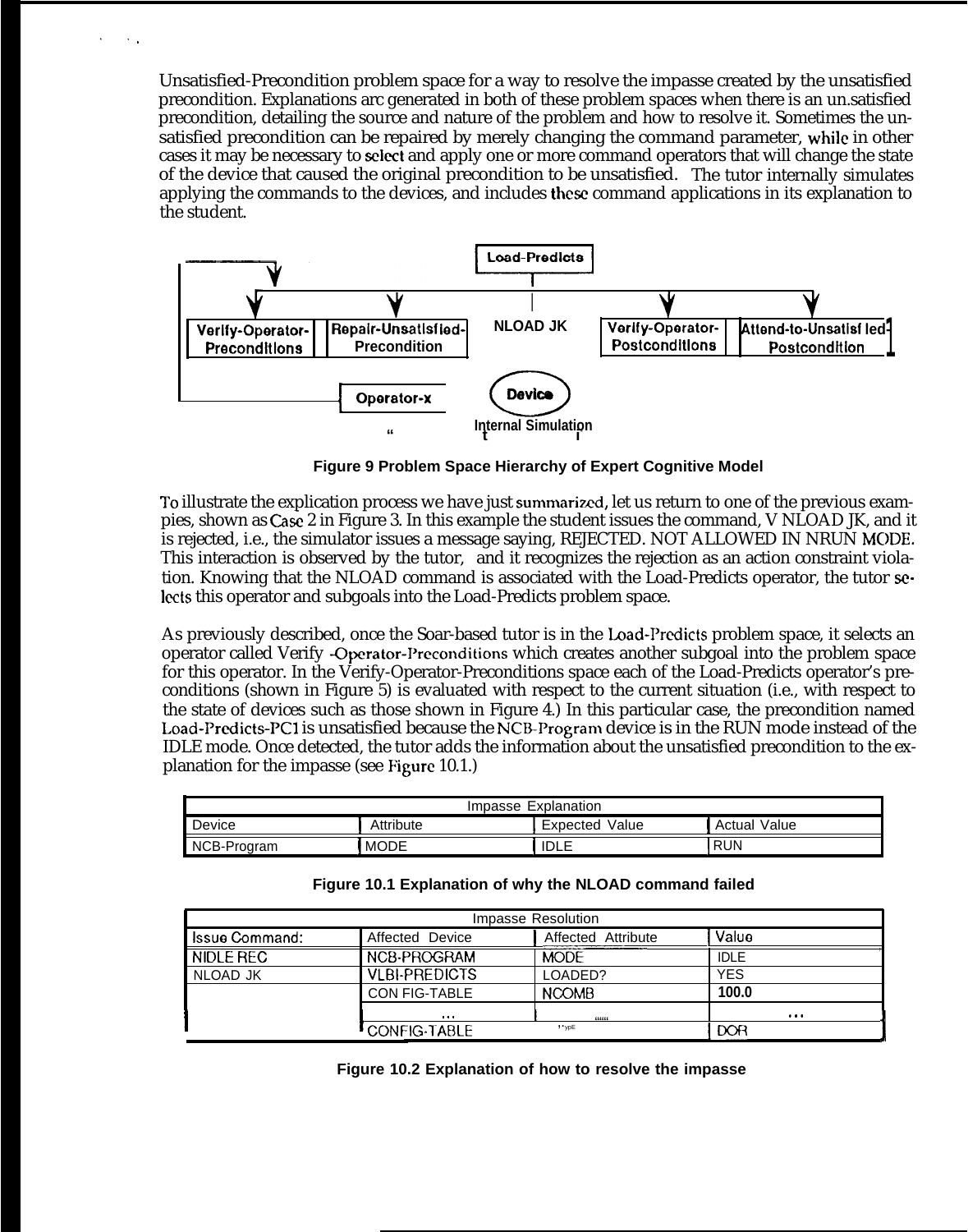The tutor must now find a way of satisfying the Load-Predicts-PCl precondition, so it selects another operator in the Load-Predicts problem space called Repair-Unsatisfied-Preconditions. Again, the Soar-based tutor subgoals into a problem space for this operator, where it searches for a command operator that will change the NCB-Program from the RUN mode to the IDLE mode. The tutor finds an operator called Idle-NCB-Program which when applied will have the desired effects on the NCB-Program device. The tutor selects the Idle-NCB-Program operator and subgoals into a problem space that contains the same kinds of operators as the Load-Predicts problem space shown in Figure 9, and the process of verifying preconditions for the Idle-NCB-Program is performed. Given that the preconditions for this operator are satisfied, the Soar-based tutor internally simulates issuing the Idle-NCB-Program operator's command, NIDLE REC, and changes its internal model of the NCB-Program device mode from RUN to IDLE. The NIDLE REC command is added to the explanation as shown in Figure 10.2.

Once this is accomplished, the Idle-NCB-Program subgoal terminates, and the tutor continues its problem solving in the Load-Predicts problem space. It begins by r-e-evaluating the previously unsatisfied Load-Predicts-PCl precondition with respect to the revised device model. Since this precondition is now satisfied (and assuming that all of the other preconditions are also satisfied), the tutor applies the NLOAD command to its internal device model. This command is also added to the explanation for resolving the impzsse (see Figure 10.2). The tutor terminates the Load-Predicts operator once it verifies that all of the postconditions have been satisfied, and the explanation is complete.

According to our model of skill acquisition [Hill and Johnson, 19931, the information contained in the explanation is precisely what the student should learn about the situational constraints of the failed command in order to avoid the same impasse in the future. In our modeling work, this new knowledge is initially acquired declaratively, and it is chunked into the form of a procedural skill as the student applies it in a problem solving context. The proceduralization of skill in the model is a direct result of the Soar architecture's learning capability provided by the chunking mechanism [Rosenbloom and Newell, 1986; Laird et al., 1987]. Moreover, our model of skill acquisition closely resembles the account given by Anderson [Anderson, 1983; Anderson, 1989; Anderson et al., 1990].

#### 5.2 Goal Failure Impasse

,..

Goal failure impasses arc handled in much the same manner as action constraint violations; the primary difference is the level at which the tutor enters the expert cognitive model's problem space hierarchy. Instead of selecting a command operator, which was the case in example described in the last section, the tutor selects the plan-level operator (see Figure 1) corresponding to the plan whose goals were not satisfied. The tutor's goal in the plan operator's problem space is to select and apply command operators that will satisfy the plan's failed goals. the same mann<br>or enters the expectancy ator (see Figure<br>ator (see Figure<br>n operator's pro<br>goals.<br>**Configure-DSP** 



**Figure 11** Resolving a goai failure impasse related to the S-band attenuation (SAT ) level setting.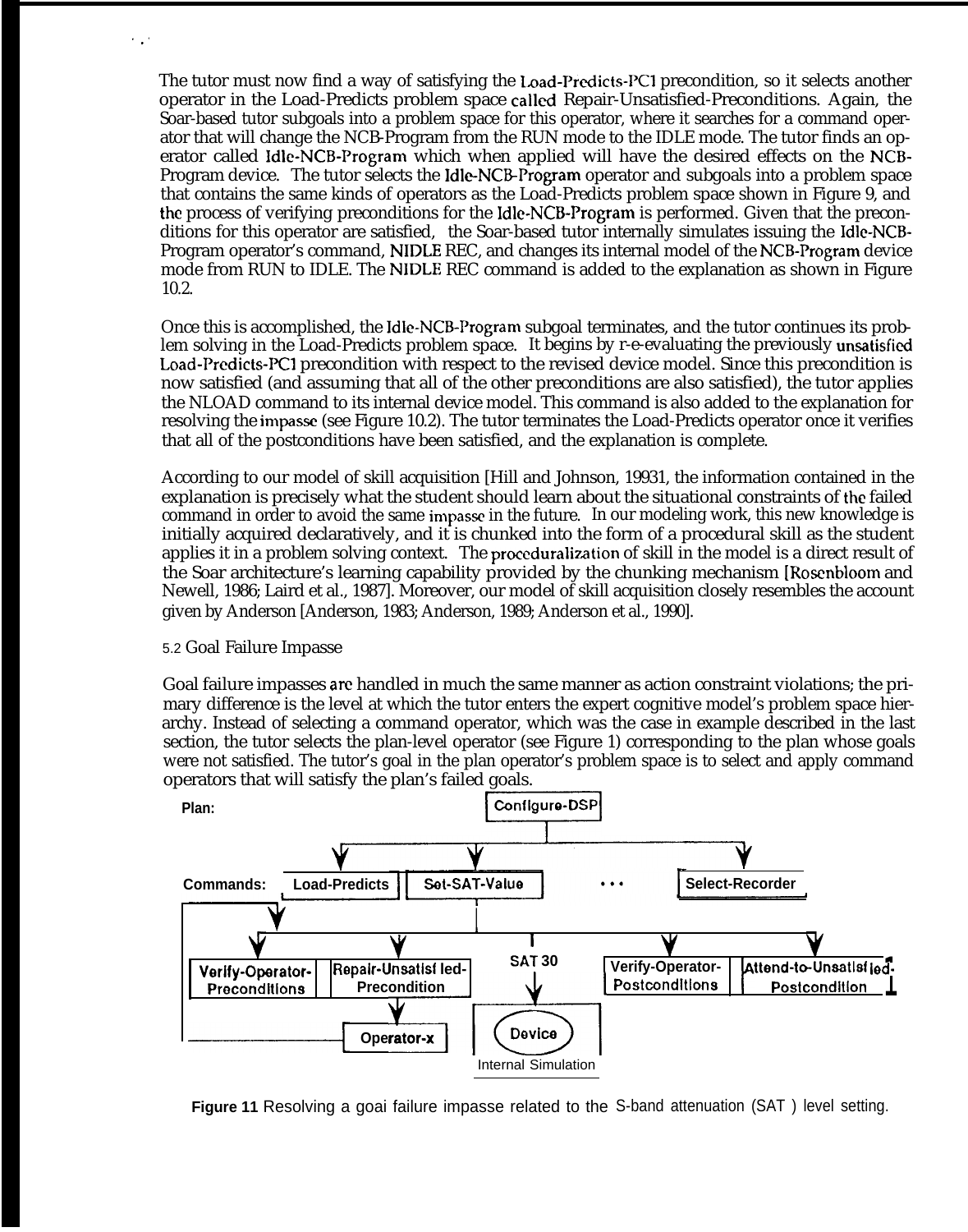A simple example of how the tutor explicates a goal failure impasse is shown in Figure 11. After the student finished the Configure-DSP plan, the tutor notices that the S-Band Attenuation (SAT) value was incorrect y set. The tutor subgoals into the Configure-DSP plan problem spare and resolves the impasse by selecting and applying the Set-SAT-Value operator; this is a simple case where it was only necessary to correct one command of the Configure-DSP plan. One can imagine instances, however, where the plan's unsatisfied goals are not corrected so easily. In such cases, the tutor will search for and apply command operators in the plan's problem space until all of the goals arc satisfied, and the explanation will reflect all of the commands that it selected to satisfy the goals.

#### 53 Plan Failure Violations

,.

This type of error appears to originate from a plan-level misconception or knowledge gap rather than at the command level. Either the student does not know which plan applies in the current situation or else does not know the plan's commands. Consequently, the tutor explains plan failure violations in terms of the plans that should be active in the current situation. The active plan's command operators are taught, but the details about their preconditions are omitted. In this way the student first becomes, familiar with the default plan and its commands without being overwhelmed by the situational details of applying the commands.

### **6. The Tutor Improves over Time**

The tutor was implemented to take advantage of Soar's learning capability. The Soar architecture embodies the idea that problem solving is a goal-oriented activity involving the search for and application of operators to a state in order to attain some desired results [Laird et al., 1987]. Search takes place in a hierarchy of problem spaces, where a problem space contains a set of operators and an initial state. The problem space hierarchy is traversed via subgoaling, which takes place whenever the problem solver cannot make any more progress toward a goal in the current problem space. Learning occurs when a subgoal yields a result; the result is stored in a production that summarizes the conditions for subgoaling and the result of the problem space search [Rosenbloom and Newell, 1986]. The chunk can be applied the next time a similar situation arises and the same results can be achieved without searching a subgoal problem space.

There are two consequences of having a tutor that learns: (1) the t utor's performance improves with experience, and (2) the nature of the tutor's problem solving changes as it learns. The first consequence has a bearing on the efficiency of the implementation, As the tutor gains experience with different student impasses, the knowledge of how to recognize and explicate these impasses is chunked into new productions. The chunks improve the tutor's performance significantly, since they limit the amount of search that is required to solve a familiar problem again. The second consequence affects the way we characterize our approach to tutoring, since the tutor's knowledge becomes more procedural as it gains experience

#### **6.1** Impasse Recognition Chunks

To illustrate how the tutor learns to recognize impasses, consider what happens when the tutor sees an action-response pair (i.e., a student command and device response); it subgoals into a problem space called Analyze- Action-Respmse, where it searches for a plan that contains the student's command. When the tutor finds a match, it marks the command in the plan as "matched". The tutor then decides whether there is a potential impasse, depending on whether the plan containing the command was active or not and whether the command was accepted or rejected by the device. Two types of potential impasses are identified in this problem space: plan-dependency-violation and action-constraint-violation. The Analyze-Action-Response problcm space terminates once the tutor finishes analyzing the action-response pair.

The chunks built while searching in the Am~lyze-Action-Response problem space automatically recognize whether a specific action-response pair is a potential impasse for a given situation. Hence, the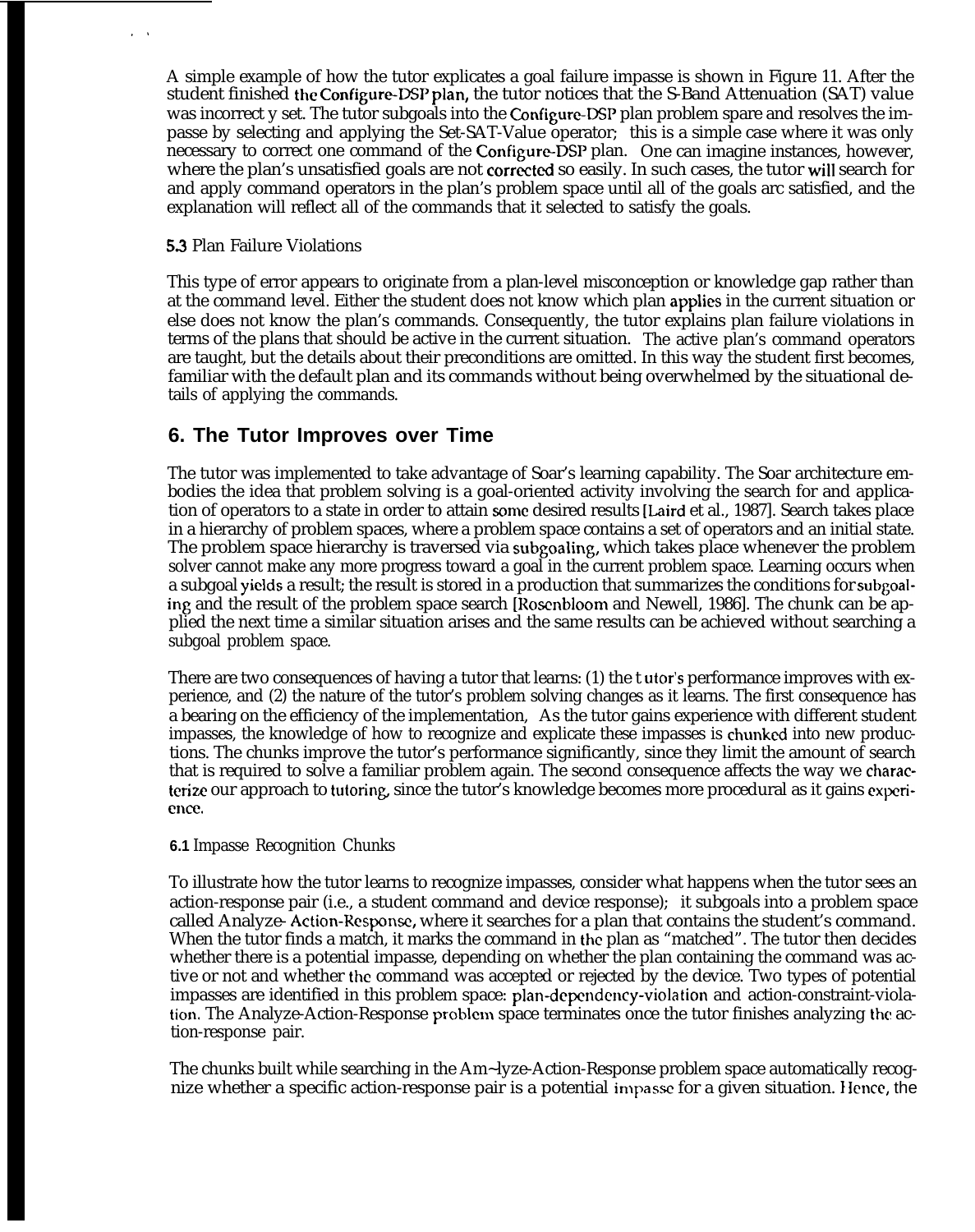next time that the action-response pair is observed, the tutor will recognize whether there is a potential impasse or not without any further subgoaling or search.

6.2 Impasse Explication Chunks

Chunks arc also built while the expert cognitive model explicates an impasse, Once the tutor has resolved a particular impasse, the resulting explication chunks arc general enough to solve the same problem again even though the parameter values may be different, In addition, there is a transfer of knowledge about how to perform tasks such as verifying preconditions and postconditions, so as new impasses arise some of the previously learned chunks will be applied,

### 63 Improvement

There is a significant improvement in the tutor's performance after it has chunked the problem space hierarchies used to recognize and explicate student impasses. Figure 12 shows the amount of time it takes the tutor to handle action constraint violations for the NLOAD and SAT commands before and after learning.

| Command      | Recognize<br>Impasse |       | Explicate<br>Impasse |       | Total         |       | Before/After<br>Ratio:<br>(Total) |
|--------------|----------------------|-------|----------------------|-------|---------------|-------|-----------------------------------|
|              | <b>Before</b>        | After | <b>Before</b>        | After | <b>Before</b> | After |                                   |
| <b>NLOAD</b> | 0.20                 | 0.08  | 8.70                 | 0.61  | 8.90          | 0.69  | 13::1                             |
| . SAT        | 0.19                 | 0.08  | 2.70                 | 0.32  | 2.92          | 0.40  | $7 \cdots$<br>                    |

#### **Figure 12 Tutor's performance on action constraint impasse before and after learning, measured in** seconds

Note that the time it takes to recognize the impasse is constant among these commands, before and after learning; it takes roughly 0.20 seconds to recognize an impasse involving either command before learning, and it improves to 0.08 seconds after learning. On the other hand, the amount of time it takes to explicate an action constraint violation varies, depending on how many preconditions and postconditions must be checked for the command. We chose the NLOAD and SAT commands for this example because they provide upper and lower bounds for this type of impasse. The NLOAD command has the greatest number of preconditions and postconditions and the SAT command has the fewest.

## **7. Comparison to Model Tracing and Plan Recognition Approaches**

We compare our tutoring method to two approaches that have been used in a number of intelligent tutoring systems, namely, model tracing [Anderson, 1990; Reiser et al., 1985; Ward, 1991] and plan recognition [Johnson, 1990; Warriner, 1989; Rickel, 19881. Our tutor resembles elements of both model tracing and plan recognition, though it cannot be completely characterized as one or the other according to current definitions. In fact, we would suggest that the current conception of model tracing should be extended to allow for model tracing at different levels of abstraction. To clarify what this means, consider how model tracing and plan recognition address the tutoring intervention problem.

### 7.1 The Intervention Decision

Model tracing recognizes errors using an executable performance model of the student to search for production rule paths that account for the student's behavior. If an action can only be accounted for via a mal-rule application, then the tutor concludes that the student made an error and passes this interpretation to the pedagogical model [Anderson et al., 1990]. This differs from our approach in that our tutor does not detect errors by **running a cognitive simulation of the student.** Rather, our tutor focuses on recognizing impasses, and more closely resembles plan recognition than model tracing when deciding whether to intervene.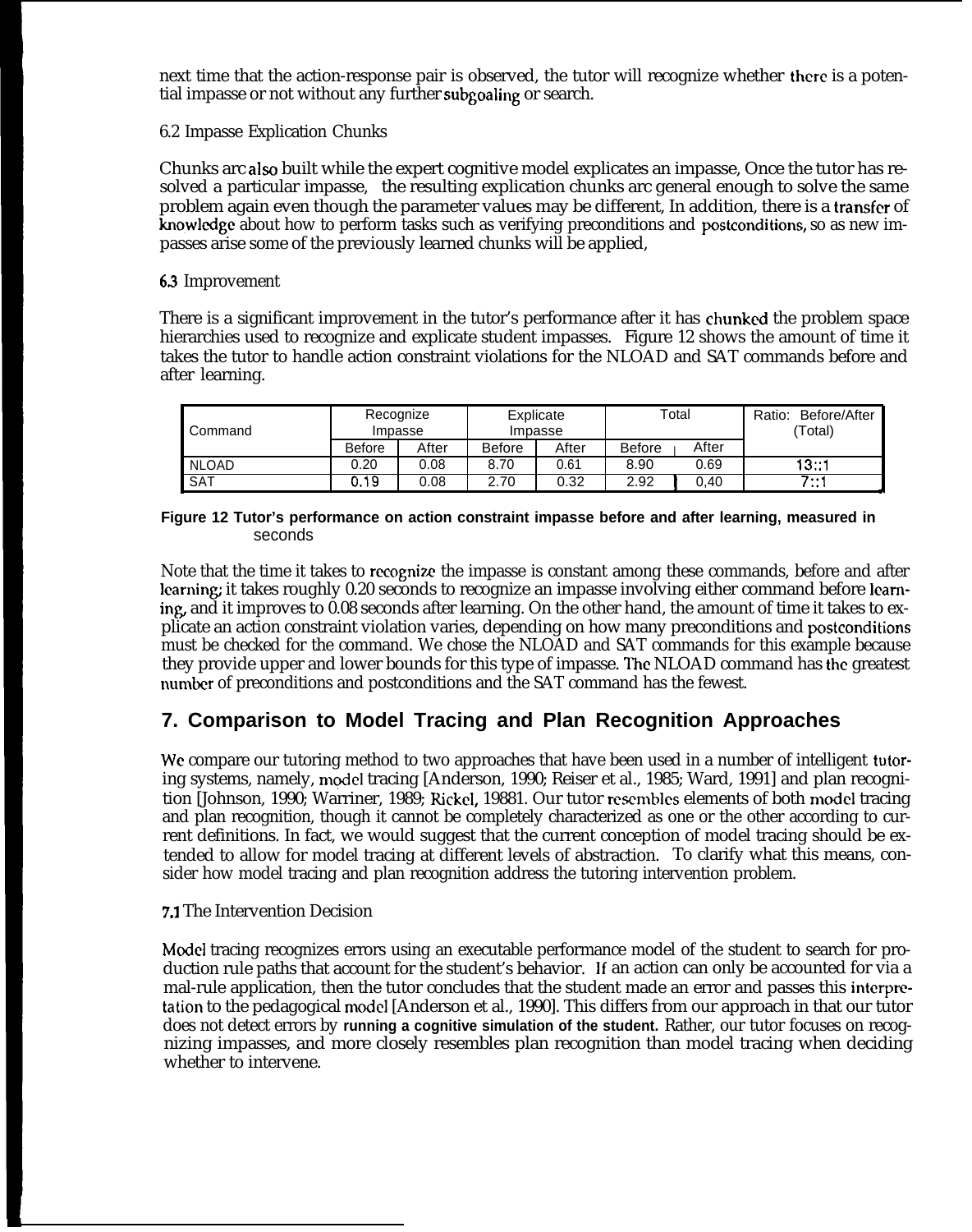Whereas model tracing uses procedural knowledge to detect student errors, plan recognition approaches to student analysis typically match the observed behavior to a declarative description of action. This either involves matching and interpreting the student's action sequence using a library of plans [Johnson, 1990; Calistri, 19901, or else interpreting the action with an action grammar or procedure net description of the task [Burton, 1982; Rickel, 1988; Warriner et al., 1990]. In a plan matching approach, errors are detected with real-plans or difference rules, while in the action grammar case an error is any action that can't be parsed by the grammar, or which is only parsed with a model that includes buggy rules. Our method of impasse recognition bears some resemblance to these approaches in that the tutor initially matches student actions to declarative plan descriptions and recognizes potential impasses when actions do not fit the expectations generated by the plans and their goals. It differs in that the tutor does not use manually encoded real-plans or difference rules to recognize the impasse; as the tutor gains experience it effectively generates its own real-plan rules in the form of recognition chunks. Hence, our tutor learns when to intervene. At an abstract level it traces a performance model, but the difference from standard model tracing is that it does not attempt to generate mental states to do so. It traces the student's progress in enough detail to make predictions of what plans the student might be following, and no more.

### 7.2 Deciding What to Say

One of the strengths of the model tracing is its ability to give a reasoned explanation for an error, once it is detected. In this regard, our tutor resembles a model tracer; it generates explanations using an executable cognitive model that diagnoses possible cauws for the error and suggests how to resolve the current impasse. The difference between the two approaches is that model tracing relies partly on its knowledge of real-rules to generate the explanation, **while** our tutor learns to recognize the causes for errors while applying an ideal performance model to the impasse. The declarative representations of operator preconditions used by the cognitive model end up being proceduralized, to a large extent, as the tutor gains experience. These chunks have the same effect as a real-rule in that they can be used to explicate an impasse.

### 7.3 Generality of the Approach

The simplicity of our approach is partly due to the constrained nature of the task being tutored. We assume at the outset that the mission that the student is performing is known. This allows us to make predictions of what plans the students am likely to be following. All model tracing and most plan recognition systems make similar assumptions.

I lowever, it should be possible to weaken this assumption and retain the same basic approach. Device failures and anomalies can lead the Operator to carry out different or additional plans. Operators sometimes get confused about which plans arc appropriate for which missions, and carry out inappropriate plans. These cases can simply be treated as alternative sources of expectations for plans. Tutorial intervention will continue to focus on the appropriateness of attributed plans to the situation at hand.

## **8. Results**

We have made a number of claims about how students learn, and based on this, how an intelligent tutor can effectively teach in a monitor and control domain. In order to assess the veracity of these claims, we plan to evaluate the tutoring system in two ways: first, by testing it with novice operators, and second, by soliciting the reactions of expert operators and system engineers to the method and accuracy of the advice given by the tutor.

The tests involving novice operators will divide the participants into two groups: a control group and a test group. Both groups will be given identical tasks to perform on the link monitor and control training simulator, and the simulator devices will also start in the same state for both groups. The primary difference between the two groups will be that the test group will receive advice from the tutor, while the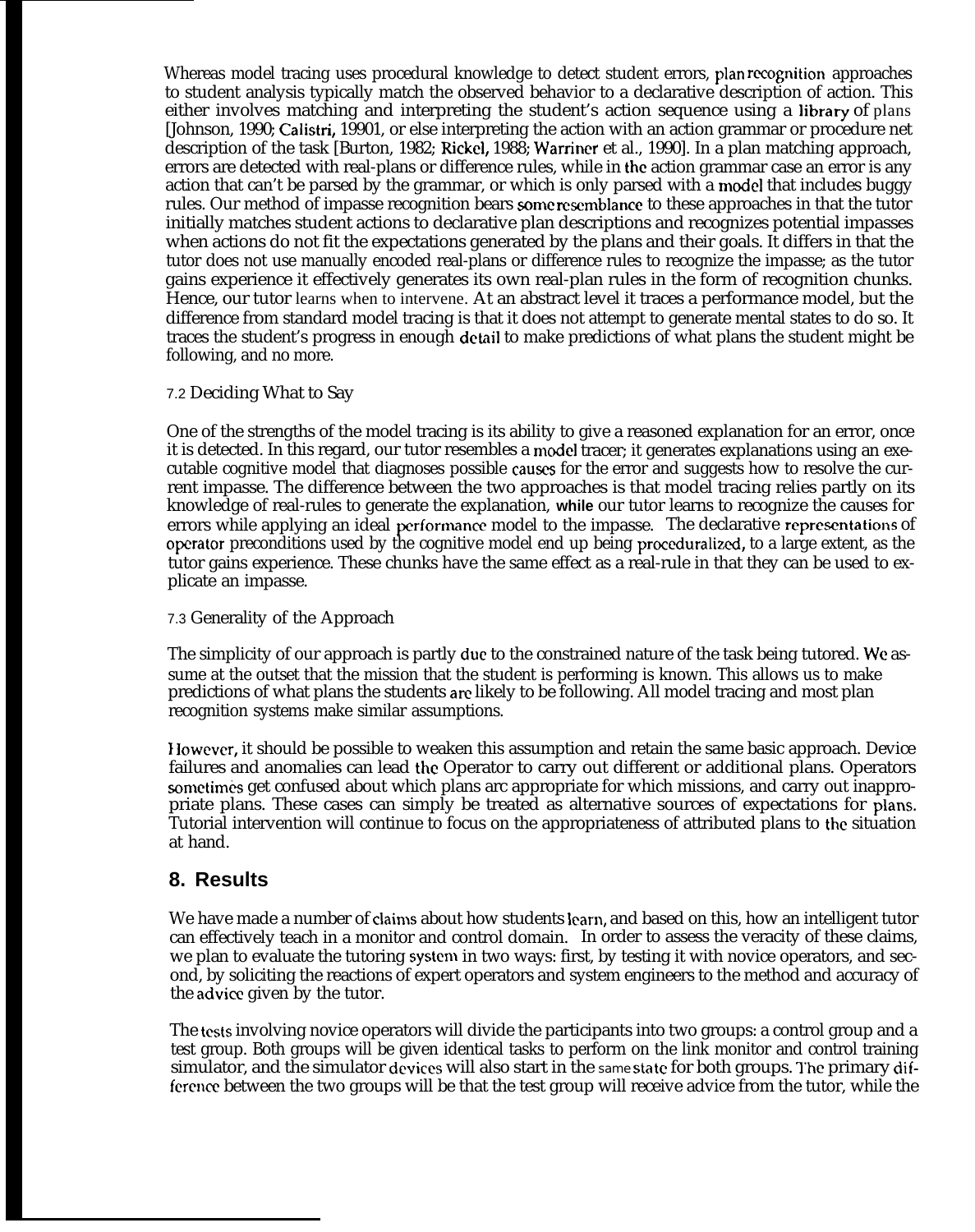control group will not. We will measure the task performance of each group over a number of trials on the same task; data will be collected on how the student performed on each trial in terms of (1) time elapsed, (2) number of commands needed to complete the task, and (3) the number of impasses or errors committal. This data will help us make a formative evaluation of how helpful the tutor is with respect to just using the simulator.

## **9. Conclusions**

We have introduced a new approach to tutoring that focuses on recognizing student impasses through the use of situated plan attribution. Unlike plan recognition, we assume that behavior is situated rather than plan-based and therefore cannot necessarily be recognized as plans. Plans serve as resources for action which must ultimately be situated in the world. Likewise, we do not attempt to understand every student action as is the case with both model tracing and plan recognition. Instead, our tutor focuses on recognizing impasse situation% From the tutor's perspective, the task of recognizing certain impasses is simplified by listening to the device (i.e., directive rejections) rather than trying to generatively recognize the action as an error. Once an impasse is recognized, our expert cognitive model explicates the situation at the impasse point, thereby incorporating one of the strengths of model tracing.

## **10. References**

[Anderson, 1983] John R Anderson. The architecture of cognition. Harvard University Press, 1983.

[Anderson, 1988] John R. Anderson. "The Expert Module". Foundations of Intelligent Tutoring Systems, edited by Martha C. Poison and J. Jeffrey Richardson. Lawrence Erlbaum Associates, Inc, 1988.

[Anderson, 1989] John R. Anderson, "Use of analogy in a production system architecture," in Similarity and Analogical Reasoning, edited by Stella Vosniadou and Andrew Ortony. Cambridge University Press, New York, 1989.

[Anderson et al., 1990] John R. Anderson, C. Franklin Boyle, Albert T. Corbett and Matthew W. Lewis. "Cognitive modeling and intelligent tutoring," Artificial lntclligence, 42, pp 7-49, 1990.

[Brown and VanLehn, 1980] John Seely Brown and Kurt VanLehn. "Repair theory: a generative theory of bugs in procedural skills," Cognitive Science (4), pp. 379-426,1980.

[Burton, 1982] Richard R. Burton. "Diagnosing bugs in a simple procedural skill," Intelligent Tutoring Systems, edited by D. Sleeman and J.S. Brown. Academic Press, Inc., 1982.

[Calistri, 1990] Randall J. Calistri. "Classifying and detecting plan-based misconceptions for robust plan recognition." Ph.D. Dissertation, Technical Report No. CS-90-11, Department of Computer Science, Brown University.

[Chen et al., 1991] Thomas T. Chcn and Diann Barbce, "Integrating an intelligent tutoring system with an existing simulator, " Proceeding of the 1991 Conference on Intelligent Computer-Aided Training, NASA/Johnson Space Center, Houston, Texas, November 20-22,1991.

[Fayyad and Cooper, 1992] Kristina Fayyad and Lynne Cooper, "Representing Operations Procedures Using Temporal Dependency Networks," Proceedings of the Second international Symposium on Ground Data Systems for Space Mission Operations, SPACEOPS-92, Pasadena, CA, 16-20 November, 1992,

[Galdcs, 1990] Deborah K. Galdcs. An empirical study of human tutors: the implications for intelligent tutoring systems. Ph.D. Dissertation, The Ohio State University, 1990. Order Number 9031068, UMI Dissertation Services, Ann Arbor, Michigan.